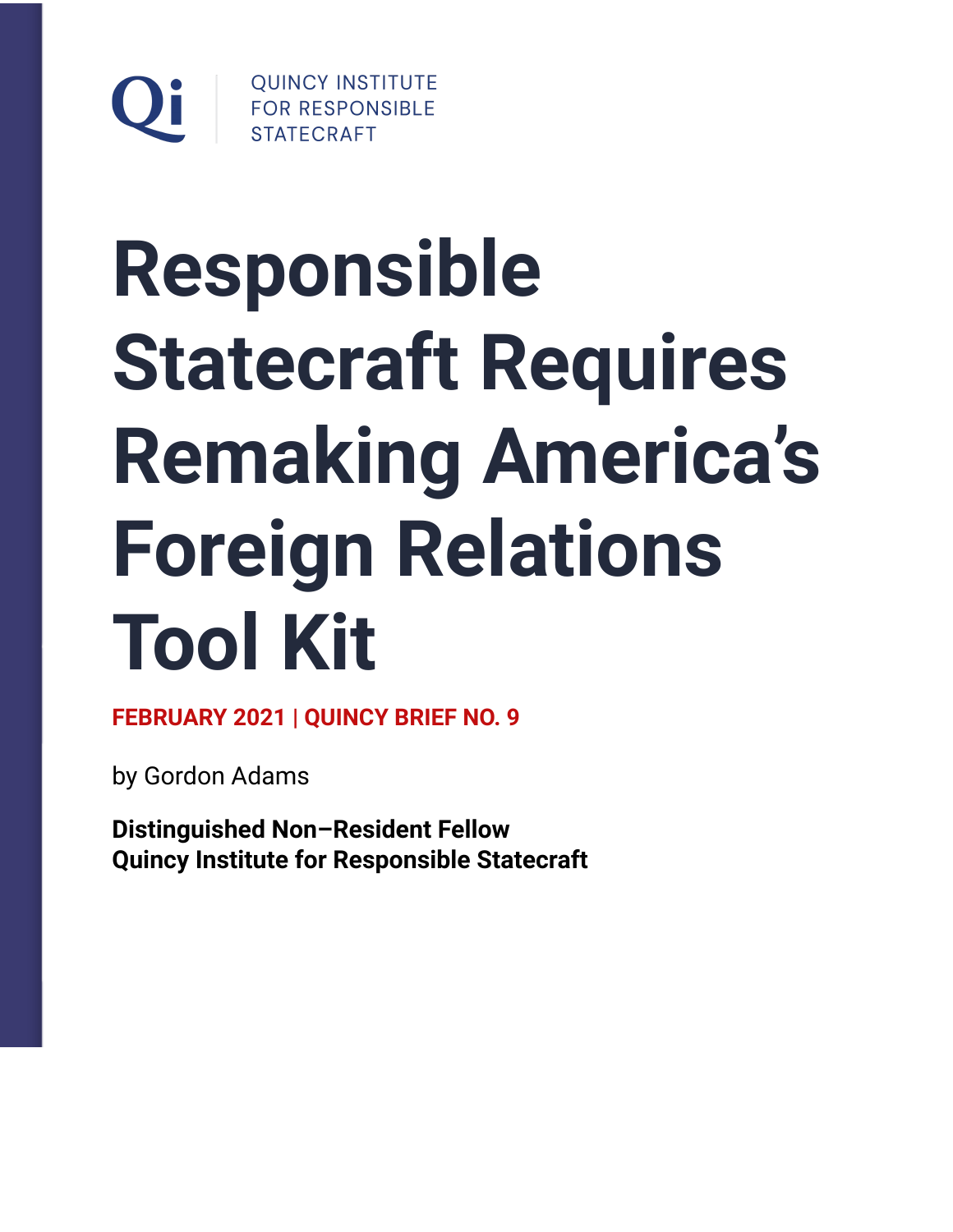# Executive Summary

- To meet today's foreign policy challenges, the United States needs to end its overreliance on military superiority and intervention and instead put creative and persistent diplomacy in the lead to promote locally owned solutions to national, bilateral, and regional security issues and to address global challenges not amenable to military force.
- This rebalancing will not succeed if civilian statecraft is dysfunctional and unprepared. More funding and more diplomats will not solve this problem.
- What is needed is fundamental reform of structures, processes, and personnel practices, particularly at the State Department. These include strategic planning, resource planning, institutional integration, clear authority over security assistance programs, and moving away from nation-building and toward conflict prevention. Far-reaching changes in the way diplomats are recruited, trained, and promoted are also required.
- Without such changes, there is substantial risk that our diplomatic tools will be ineffective, resulting in even greater militarization of U.S. foreign policy when diplomacy fails.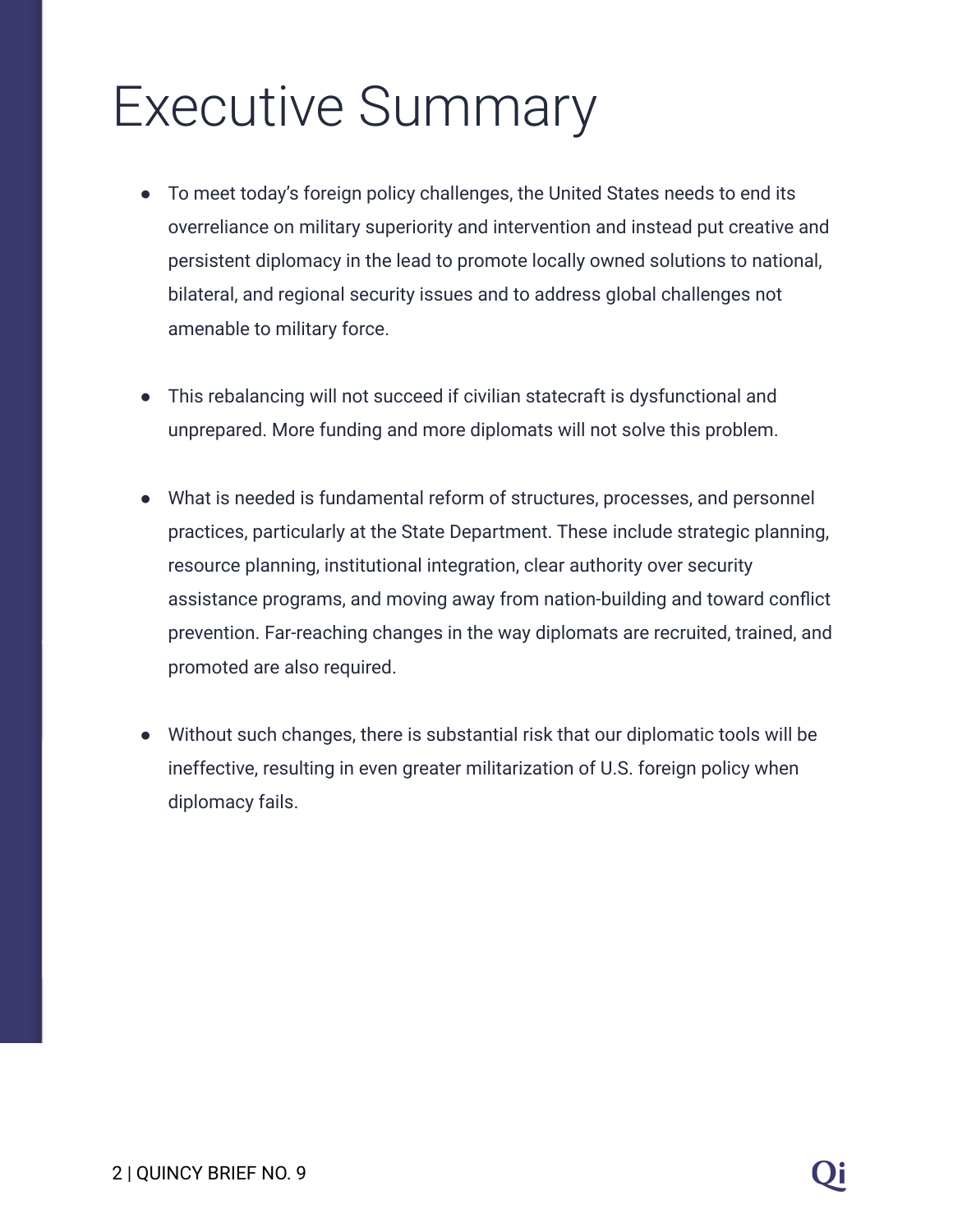# Introduction

American statecraft is in urgent need of change. The United States faces a more imposing set of international realities and challenges than any it has faced for the past 70 years, and its foreign policy institutions are poorly prepared to deal with them. Dreams of restoring past U.S. dominance as "leader of the free world" or sitting "at the head of the table," as President Biden has put it, are today illusory, or even dangerous. From a traditional realist perspective, global and regional power balances have been shifting over the past 30 years, a shift accelerated over the past four, substantially reducing America's economic and military power position.<sup>1</sup> Moreover, the most significant security challenges the United States faces today do not lend themselves to military force, at present the dominant tool of American statecraft. From pandemics to climate change, from economic inequality, racial tensions, and instability to threats to accountable governance, the agenda of global peace and security is now focused on problems that require multilateral answers and more capable diplomacy, not the application of military force.

Reliance for decades on global military primacy has not only failed in Iraq and Afghanistan; it has also proven counterproductive. Endless wars have helped stimulate the global power rebalancing now under way, eroded U.S. credibility, and raised concern among allies and partners about Washington's strategic judgment. Equally serious, continuous reliance on the expansion of the military's missions into nation-building, economic reconstruction, foreign assistance, and governance has further biased American statecraft toward the use of the military as its principal tool of global engagement.<sup>2</sup> What is called for today is restraint in American military engagement and

<sup>&</sup>lt;sup>2</sup> See Gates, Robert. "The Overmilitarization of American Foreign Policy: The United States Must Recover the Full Range of Its Power." *Foreign Affairs*, July/August 2020. <sup>1</sup> Adams, Gordon. "U.S. Global Engagement and the Military." *Great Decisions 2018.* Foreign Policy Association. 69–78.

<https://www.foreignaffairs.com/articles/united-states/2020-06-02/robert-gates-overmilitarization-american-foreign-policy>; Gordon Adams. "The Institutional Imbalance of American Statecraft." Gordon Adams and Shoon Murray, eds. *Mission Creep: The Militarization of US Foreign Policy?* Washington. Georgetown University Press, 2014. 22–45; Jim Mattis. "Over the last 25 years we've over militarized US foreign policy, and [Secretary Lloyd Austin] is going to have to deal with that." Philip Athey. "Mattis takes a swipe at Trump, gives advice to new secretary of defense." *Marine Times*, January 28, 2021.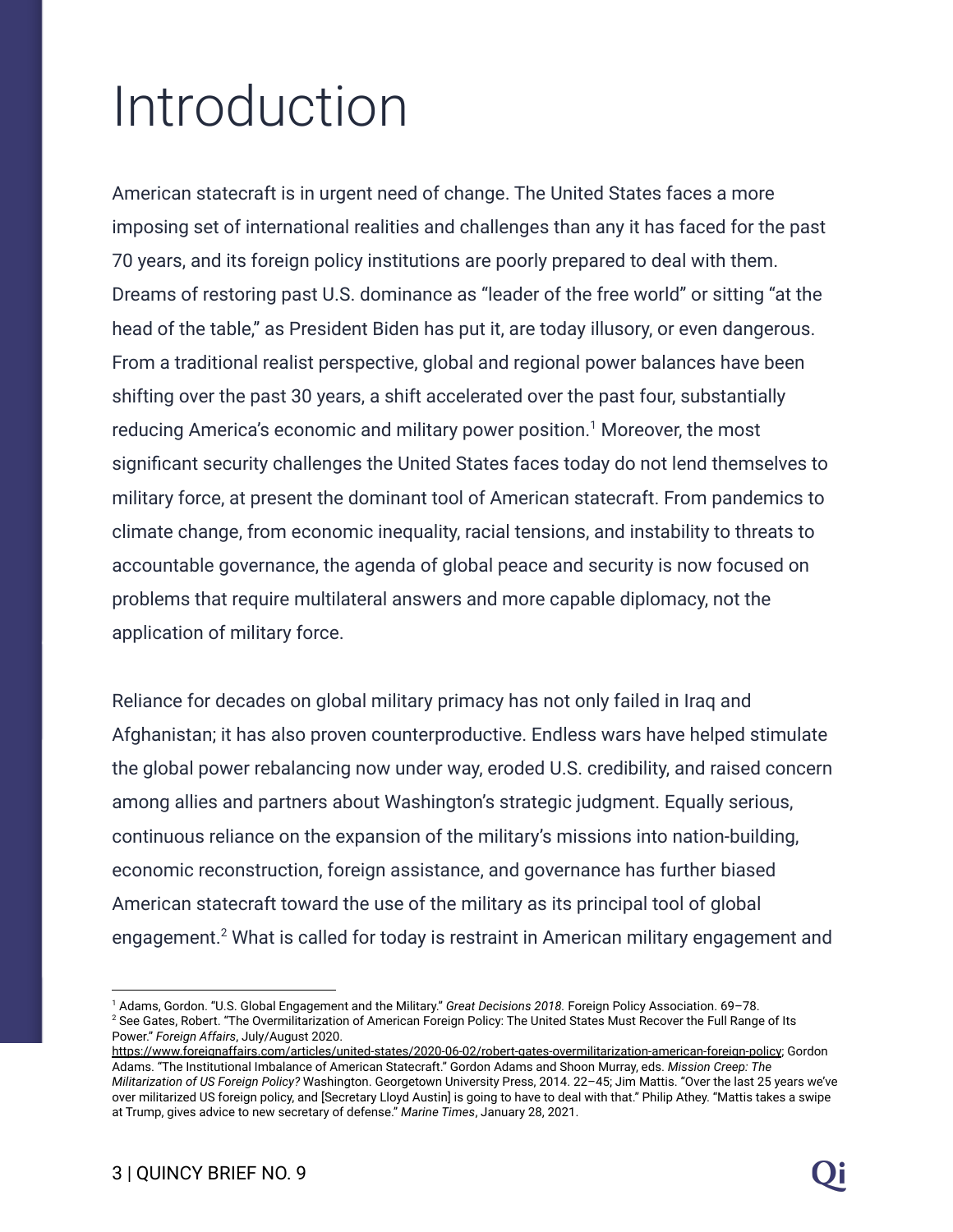a rebalancing of the American foreign policy tool kit to strengthen civilian capacities for multilateral engagement. While others have also drawn this conclusion, the need for change and for more effective U.S. diplomacy now grows urgent.<sup>3</sup>

At the same time, advocates for policies that would "end endless wars" and "put diplomacy first" have paid little attention to whether civilian institutions, especially the State Department, are up to these tasks. There has been far too little focus on the dysfunctions and disorganization of U.S. diplomatic institutions.<sup>4</sup> Without major structural, process, and personnel reforms, the effort to civilianize American statecraft and ensure greater military restraint risks failure. That failure could compromise American security and lead to even greater reliance on the military as the leading edge of American engagement.

*From pandemics to climate change, from economic inequality, racial tensions, and instability to threats to accountable governance, the agenda of global peace and security is now focused on problems that require multilateral answers and more capable diplomacy, not the application of military force.*

Policy is developed and implemented within and among institutions. The structure of those institutions and the processes they use to formulate and implement policy matter. The weaknesses of America's foreign policy institutions have made it too easy, over the past six decades, for presidents to reach for the military as a "can do" organization to get the job done. The job has now changed. The institutional balance needs to change

<sup>3</sup> See, for example, Wertheim, Stephen. "Delusions of Dominance: Biden Can't Restore American Primacy — and Shouldn't Try." *Foreign Affairs,* January 25, 2021. [https://www.foreignaffairs.com/articles/united-states/2021-01-25/delusions-dominance;](https://www.foreignaffairs.com/articles/united-states/2021-01-25/delusions-dominance) Jake Sullivan "The World After Trump: How the System Can Endure." *Foreign Affairs*, March/April 2018. [https://www.foreignaffairs.com/articles/2018-03-05/world-after-trump.](https://www.foreignaffairs.com/articles/2018-03-05/world-after-trump)

<sup>4</sup>Even articles and books that urge institutional reform at the State Department and other agencies focus on policy change, skimming rapidly over the institutional agenda. See Walt, Stephen M. "A Face Lift Can't Fix the State Department." *Foreign Policy,* January 21, 20212. [https://foreignpolicy.com/2021/01/21/a-face-lift-cant-fix-the-state-department;](https://foreignpolicy.com/2021/01/21/a-face-lift-cant-fix-the-state-department) John Glaser, Christopher A. Preble, and A. Trevor Thrall. Fuel to the Fire: How Trump Made America's Foreign Policy Even Worse (And How We Can Recover). Cato Institute, 2019. The authors devote a single paragraph (pp.177–78) to questions of structure, process, and personnel in the civilian foreign policy institutions.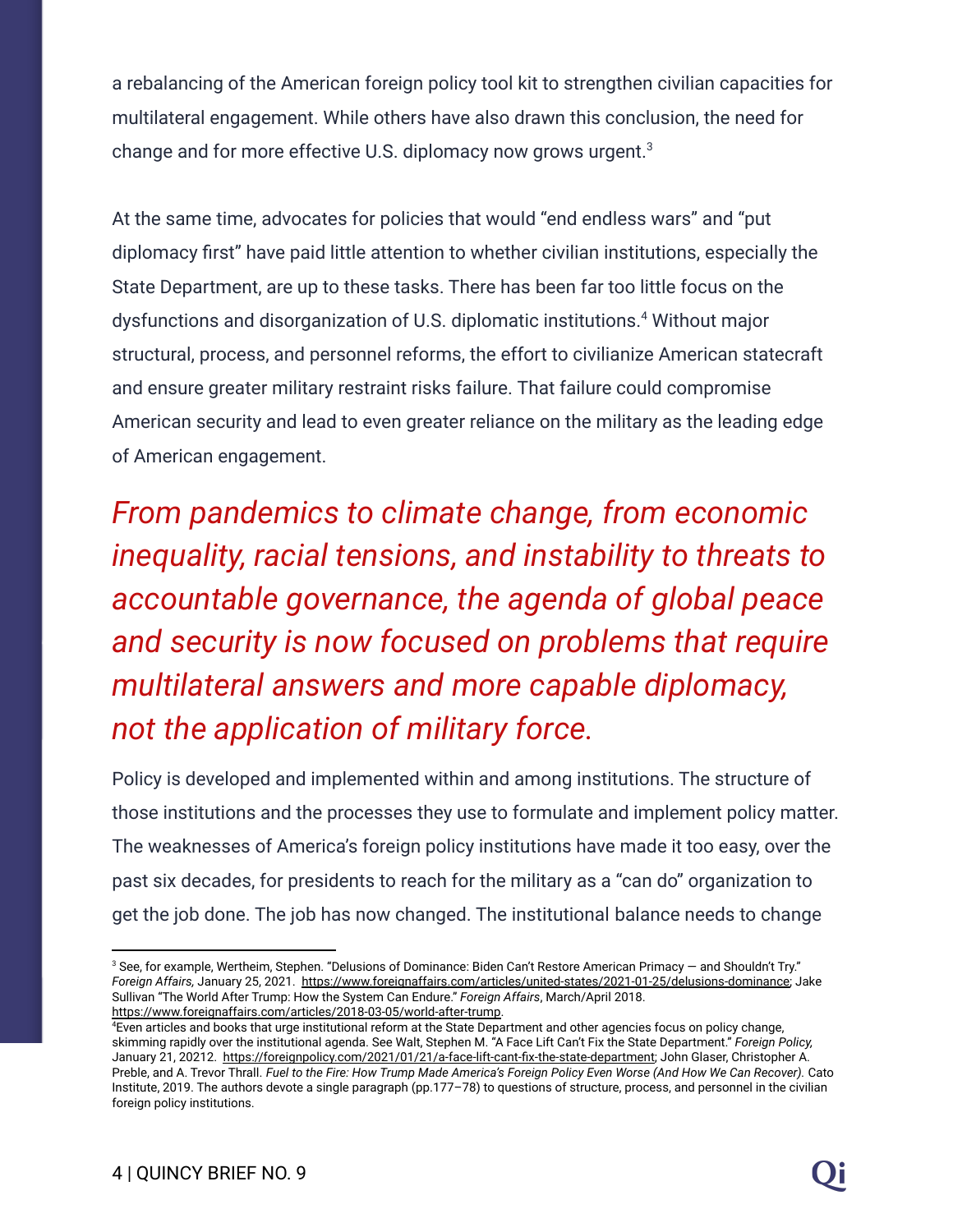with it if diplomacy is to take the lead, if warfare is to be reduced, and if multilateral engagement in a multipolar world is to succeed. The capabilities of foreign service officers and civil servants and the structures and processes in which they work need to be retooled to meet these challenges.

The institutional weaknesses of civilian agencies have not gone entirely unnoticed, and, particularly during the past decade, these agencies have had increasingly effective advocates on Capitol Hill.<sup>5</sup> The core argument many advocates make is that the weaknesses of the State Department and other foreign policy agencies can be fixed simply by adding more money and more diplomats.<sup> $6$ </sup> The reality is that both have already been done, but civilian foreign policy institutions have nonetheless continued to underperform.

Funding for diplomacy and foreign assistance has grown significantly over the past 20 years. Overall, budgets for international affairs more than doubled from fiscal year 2000 to FY 2018, to \$56.3 billion from \$23.5 billion, and funding for State Department operations grew almost fourfold, to \$28.9 billion from \$7.8 billion. At the same time, funding for State Department personnel roughly doubled, while funding for international assistance programs (separate from operational spending) nearly doubled, to \$24.4 billion from \$13.6 billion.<sup>7</sup>

The State Department's workforce has also grown significantly, in response to appeals by Secretaries of State Colin Powell, Condoleezza Rice, and Hillary Clinton for additional people.<sup>8</sup> Today, the United States has the largest diplomatic presence in the world, with 13,750 foreign service officers and specialists, 10,500 civil servants, and more than

U.S. Department of State. *Budget Justifications*, FY 2000–FY 2021.

<sup>&</sup>lt;sup>5</sup> See, among others, U.S. Global Leadership Coalition. [https://www.usglc.org/our-issue/.](https://www.usglc.org/our-issue/)

<sup>6</sup> Recent reports making the case for more funding include Burns, R. Nicholas, Marc Grossman, and Marcie Ries. *A U.S. Diplomatic Service for the 21 st Century.* Harvard Belfer Center, November 2020.

<sup>7</sup> Office of Management and Budget. *Historical Tables.* [https://www.whitehouse.gov/omb/historical-tables/;](https://www.whitehouse.gov/omb/historical-tables/) <https://www.belfercenter.org/publication/us-diplomatic-service-21st-century> (hereafter the Belfer Report); Uzra S. Zeya and Jon Finer, *Revitalizing the State Department and American Diplomacy.* Council on Foreign Relations Special Report No. 89, November 2020. [https://cdn.cfr.org/sites/default/files/report\\_pdf/csr89\\_final.pdf](https://cdn.cfr.org/sites/default/files/report_pdf/csr89_final.pdf); *Strengthening the Department of State.* American Academy of Diplomacy, May 2019. <https://www.academyofdiplomacy.org/wp-content/uploads/2021/01/AADStrengtheningState.pdf>.

<sup>8</sup> <https://www.afsa.org/building-foreign-service-2025-and-beyond>. See also Schake, Kori. *State of Disrepair: Fixing the Culture and Practices of the State Department.* Stanford. Hoover Institution Press, 2012. 9–10.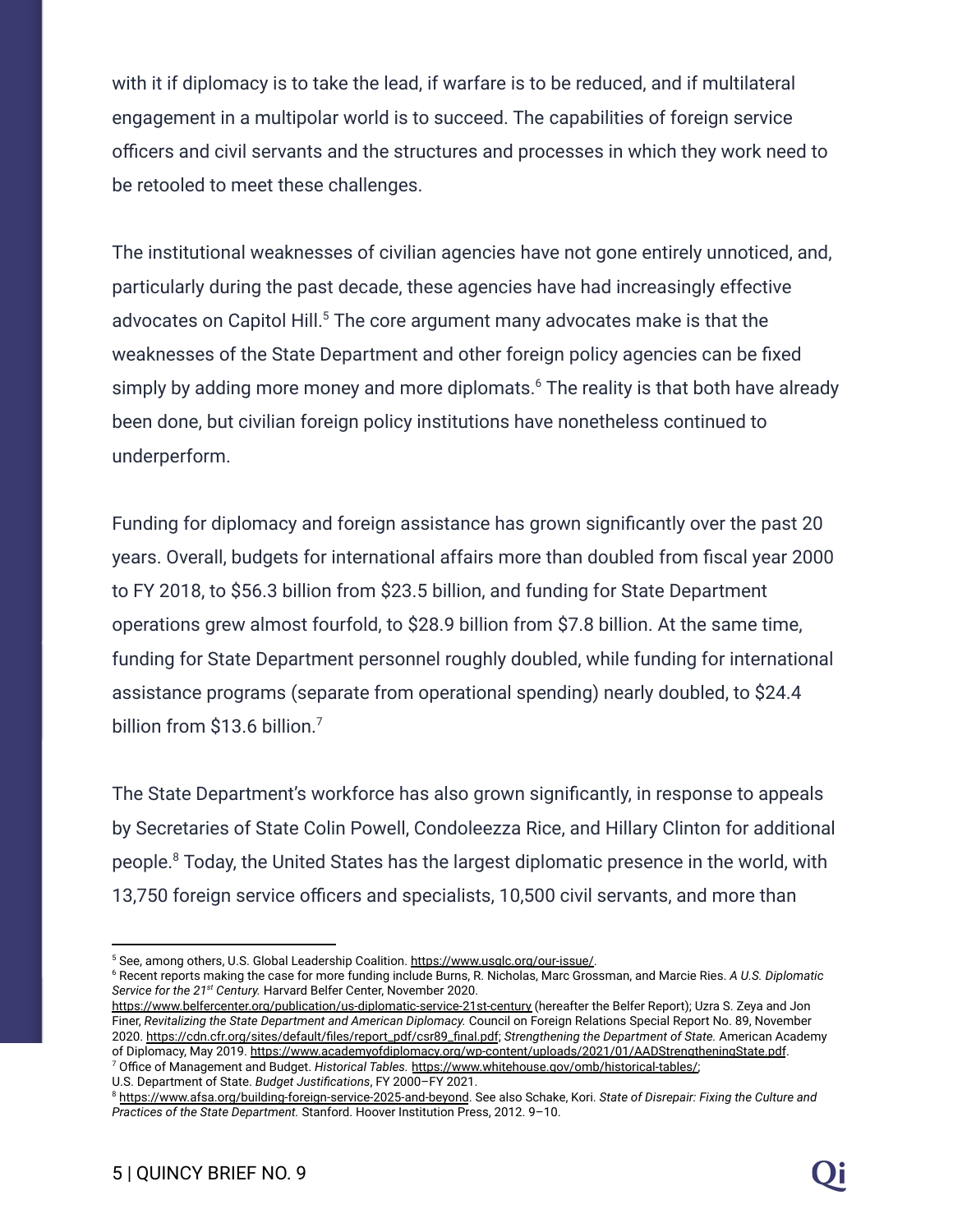50,000 non–Americans and direct-hire contractors in Washington and in the 276 American embassies and consulates around the world.<sup>9</sup> The growth in personnel from 2000 to 2012 has been significant. The Foreign Service expanded by 4,509 members (+48.5 percent) during this period, while the State Department's civil service staff grew by 3,560 (+51.2 percent).<sup>10</sup> These numbers have remained constant since 2012.<sup>11</sup>

Despite this growth in funding and personnel, America's reliance on its military has continued while the effectiveness of civilian statecraft has not improved. More money and more people are not the answer; the structural, process, and personnel practices of these institutions frustrate the purposes for which the money and people were provided.

# *Recent failures of the American military, when asked to be the cutting edge of American engagement, make the need for stronger civilian foreign policy institutions urgent.*

Without substantial reform, more foreign service officers and funding will not restore diplomacy to its proper place in the conduct of American foreign policy. Moreover, for U.S. engagement to shift from military dominance and global primacy to leading with diplomacy, priority needs to be given to the civilian capacity for strategic thinking and planning, for integrated and strategically focused resource planning, for civilian oversight of U.S. military engagements with the security forces of other countries, and for conflict prevention and resolution. Without such changes, military restraint and responsible statecraft are at risk of failure.

<sup>&</sup>lt;sup>9</sup> <https://www.afsa.org/foreign-service-numbers>. The State Department employs 13,790 of these, with the rest at USAID, the Foreign and Commercial Service, the Foreign Agricultural Service, and the U.S. Agency for Global Media.

<sup>&</sup>lt;sup>10</sup> The 2000 data are from the U.S. Department of State. "Department of State FS & CS Full–Time Permanent Employees, 1970–Present," April 18, 2013. <http://www.afsa.org/sites/default/files/Portals/0/Dept%20of%20State%20Stats%20042313.pdf>; 2020 data from U.S. Department of State. "GTM Fact Sheet," September 30, 2020. In contrast, DoD's military personnel shrank 1.5 percent over the same period, while civilian employment at DoD increased by 15.6 percent. U.S. Department of Defense. "National Defense Budget Estimates for FY 2021." 287–88.

<sup>&</sup>lt;sup>11</sup> There has been concern about State Department personnel shrinkage with the departure of employees unhappy with the contempt shown them by the Trump White House. State Department data referred to above do not show a dramatic decrease, but fewer applicants are taking the foreign service exam, and there have been significant departures from the senior Foreign Service.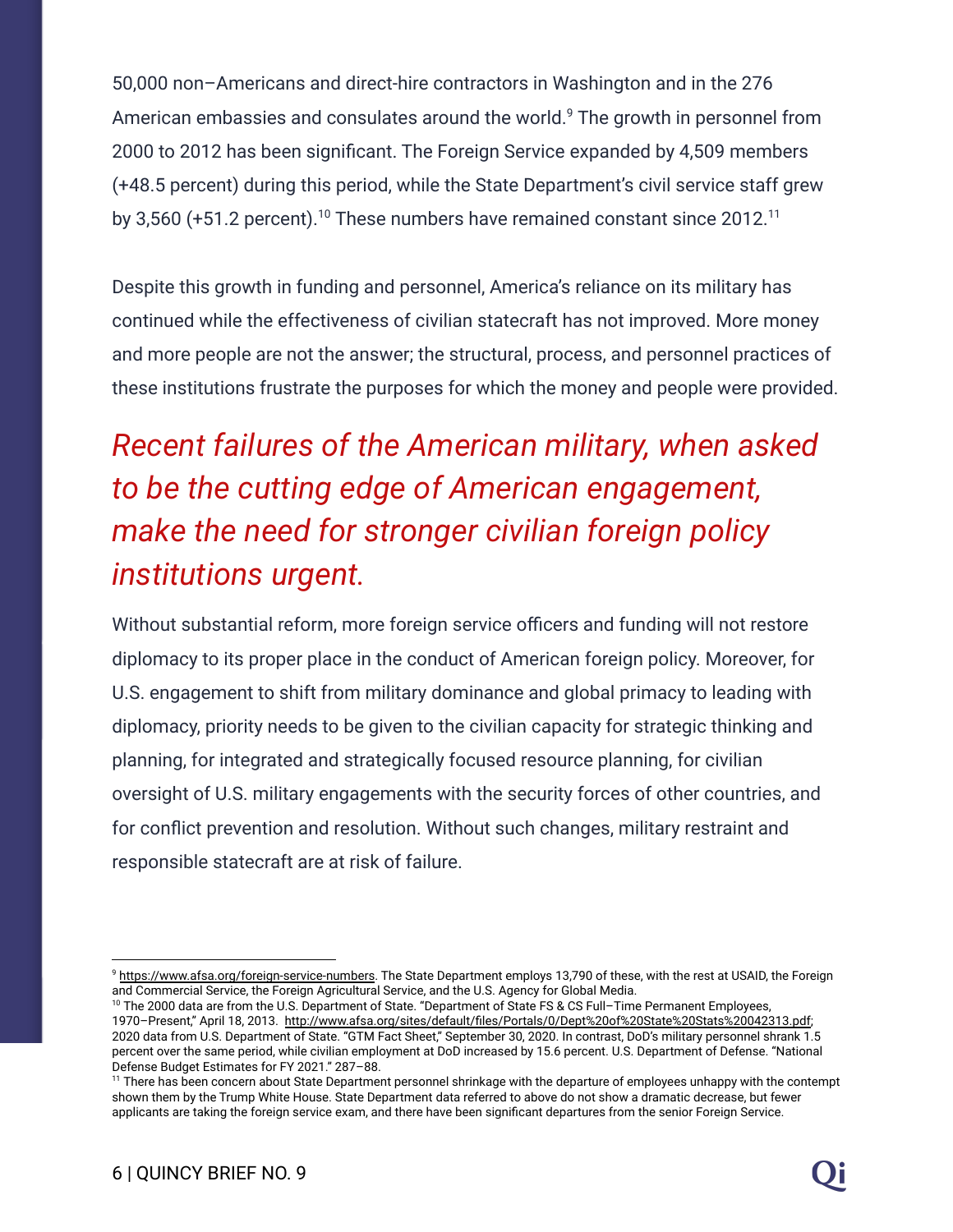This brief proposes an agenda for such reforms. While it acknowledges and endorses the important personnel changes others have articulated, it outlines personnel changes that are even more comprehensive. Similarly, it goes well beyond other studies in addressing the problems of structure and process that hobble America's civilian statecraft. The proposals presented here are fundamental. Some will require heavy lifting, including legislation; some may be relatively easy to achieve with appropriate leadership. None of these proposals is likely to require additional people or budgets. Rather, they will require different people and budgets spent in a different way by institutions empowered to do the job. They would result in a more powerful civilian foreign policy tool kit that is durable enough to hold its own inside the U.S. government, cope effectively with the global realities America faces, and execute a more restrained, responsible, and effective statecraft.

# **Issues of structure and process**

#### *The diaspora of civilian engagement overseas*

A core weakness of the civilian foreign policy tool kit is the diaspora of institutions and programs, most of them independent of the State Department. The expanding global agenda of policy issues is addressed by different, sometimes overlapping agencies: global warming at the Environmental Protection Agency, health and pandemics at the Health and Human Services Department and the Centers for Disease Control and Prevention, immigration at the Department of Homeland Security, overseas economic assistance at the Agency for International Development, the Millennium Challenge Corporation, the Treasury Department, and the new International Development Finance Corporation, and counterterrorism at Justice/FBI, the Defense Department, and the intelligence community.

In all, more than 30 federal departments and agencies have a presence overseas.<sup>12</sup> American embassies struggle to shape and execute mandated country strategies, and

<sup>&</sup>lt;sup>12</sup> Congressional Research Service. "U.S. Overseas Diplomatic Presence: Background and Issues for Congress," June 6, 2019. <https://fas.org/sgp/crs/row/IF11242.pdf>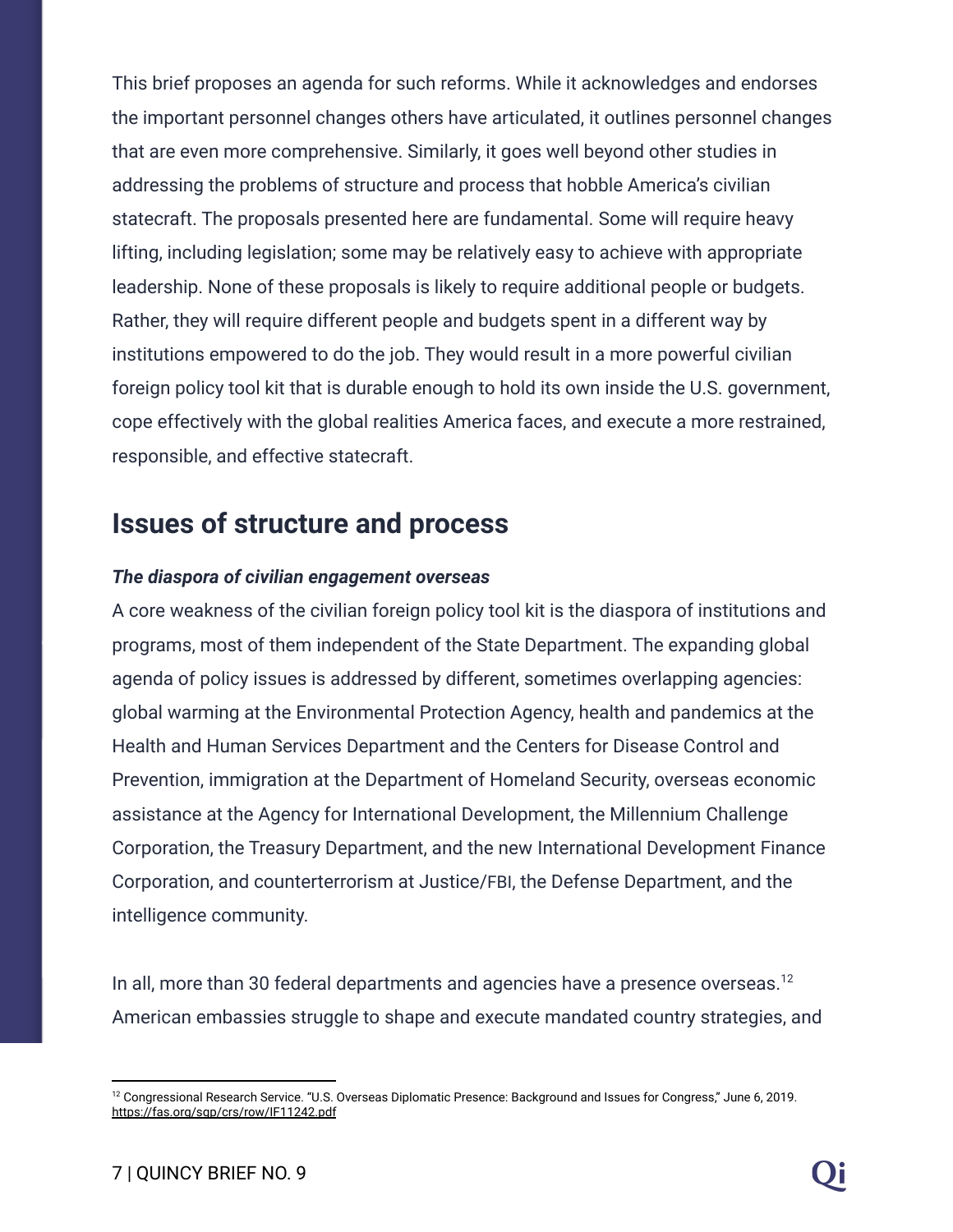ambassadors frequently have to rely on personal skills to broker this diaspora while lacking authority over the programs and funds of other agencies. In Washington, the State Department has no formal, effective, strategic or budgetary planning process to bring these multiple vectors of engagement together, link them to a national strategy, or budget decisions across the range of global engagements. Nor are foreign service officers or most civil servants trained to do such planning or budgeting.<sup>13</sup>

This institutional diaspora has its origins in the dominant culture of the State Department. Since the Marshall Plan (the European Recovery Program) in the late 1940s, the State Department and the Foreign Service have been consistently reluctant to incorporate operating programs into their mission and activities.<sup>14</sup> The State Department, especially the Foreign Service, has focused, instead, on the classic, core missions of diplomats — representing the United States generally, reporting on overseas events, and negotiating with host governments based on country knowledge and language skills.

As a result, the diaspora of U.S. agencies involved abroad has emerged *ad hoc*, rather than as the result of strategic design. The State Department simply pushed aside such programs as European recovery, public diplomacy, foreign economic assistance, international economic and financial relationships, and even arms control, leaving them to other established or newly created institutions. These have included, among many others, the United States Information Agency and the Voice of America, USAID, the international programs at the Treasury Department (via funds for the World Bank and the regional development banks), the Overseas Private Investment Corporation, the Trade and Development Agency, the Arms Control and Disarmament Agency, the Peace

<sup>&</sup>lt;sup>14</sup> Adams, Gordon, and Cindy Williams. Buying National Security: How America Plans and Pays for Its Global Role and Safety at Home. Abingdon, Oxon. Routledge. 8–11. As a result, the State Department has lost some capabilities, with the Foreign Commercial Service spinning out from State to Commerce in 1979. <sup>13</sup>On the problem of inadequate knowledge and training, Ambassador William J. Burns noted meetings at the State Department and in the White House Situation Room "with smart, dedicated colleagues, collectively faking it on problems and opportunities flowing from the technology revolution." William J. Burns. The Back Channel: A Memoir of American Diplomacy and the Case for Its Renewal. New York. Random House, 2019. 414–15. One of the exceptions is the Office of the U.S. Global AIDS Coordinator, which coordinates multi-agency programs to deal with the global HIV crisis under the name of the President's Emergency Program for AIDS Relief.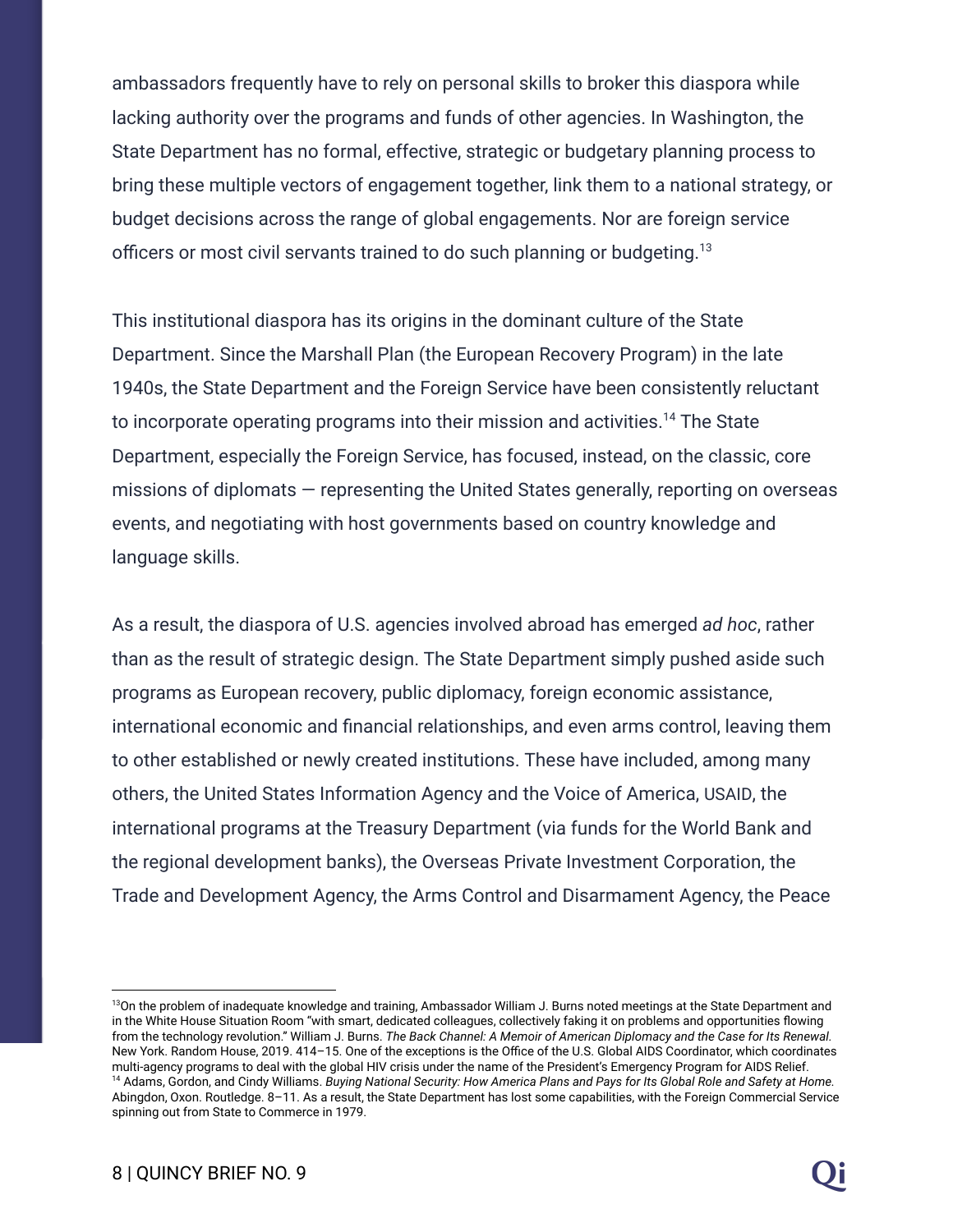Corps, and the Millennium Challenge Corporation.<sup>15</sup> This self-inflicted cultural and institutional dispersal has embedded equities and "turf" in other agencies, which, in turn, resist attempts at coordination and overall strategic planning by the State Department.

#### *The diaspora of economic and development assistance*

This institutional diaspora is especially consequential with respect to U.S. foreign assistance. A large number of institutions beyond USAID provide foreign assistance, including many of the organizations noted above. With the partial exception of USAID, these assistance programs lack common strategic planning and budgeting.<sup>16</sup>

The relationship between State and USAID, while closer, is also fraught with tension. USAID was created as a separate agency in 1961 to provide assistance focused on long-term economic development goals and the reduction of poverty. Meanwhile, the Department of State, acting principally through its regional bureaus,<sup>17</sup> has been in charge of economic support funds, provided to strategically key countries such as Egypt, Israel, Jordan, Colombia, and Pakistan. The institutional separation between the two agencies gave rise to two myths that seriously inhibit integrated strategic planning and foreign assistance reform.

The first myth is that, somehow, USAID is or should be in charge of all development assistance across the government. There is a long history of struggle over this coordination function, but USAID has never been able to fulfill this role — nor should it today.<sup>18</sup>

<sup>17</sup> The State Department has six regional bureaus covering Asia and the Pacific, Europe and Eurasia, the Western Hemisphere, Africa, the Near East, and South and Central Asia. They are responsible for policy issues and some funding decisions by region. Ambassadors, however, are appointed by the president and report to the secretary, not to the regional bureaus. <https://www.state.gov/wp-content/uploads/2021/01/Dept-Org-Chart-Feb-2020-508.pdf> <sup>16</sup> Some interagency coordination occurs at the country level in U.S. embassies. But the strategy and budget planning for these agency programs is done agency-by-agency in Washington. See Adams and Williams. *Buying National Security.* 32–65.

<sup>&</sup>lt;sup>15</sup> USIA, VOA, and ACDA were absorbed by the State Department in 1999. OPIC and the development-financing programs of USAID were combined in a new, separate U.S. International Development Finance Agency in 2019. See [https://www.dfc.gov/who-we-are/overview.](https://www.dfc.gov/who-we-are/overview)

<sup>&</sup>lt;sup>18</sup> There was an attempt in the late 1970s to give USAID responsibility for coordination, but the effort was largely stillborn due to resistance in the agency to such a role. See General Accounting Office. *Coordinating U.S. Development Assistance: Problems Facing the International Development Cooperation Agency (IDCA).* ID–80–13, Feb 1, 1980. [https://www.gao.gov/assets/130/128689.pdf.](https://www.gao.gov/assets/130/128689.pdf) IDCA was abolished in 1998.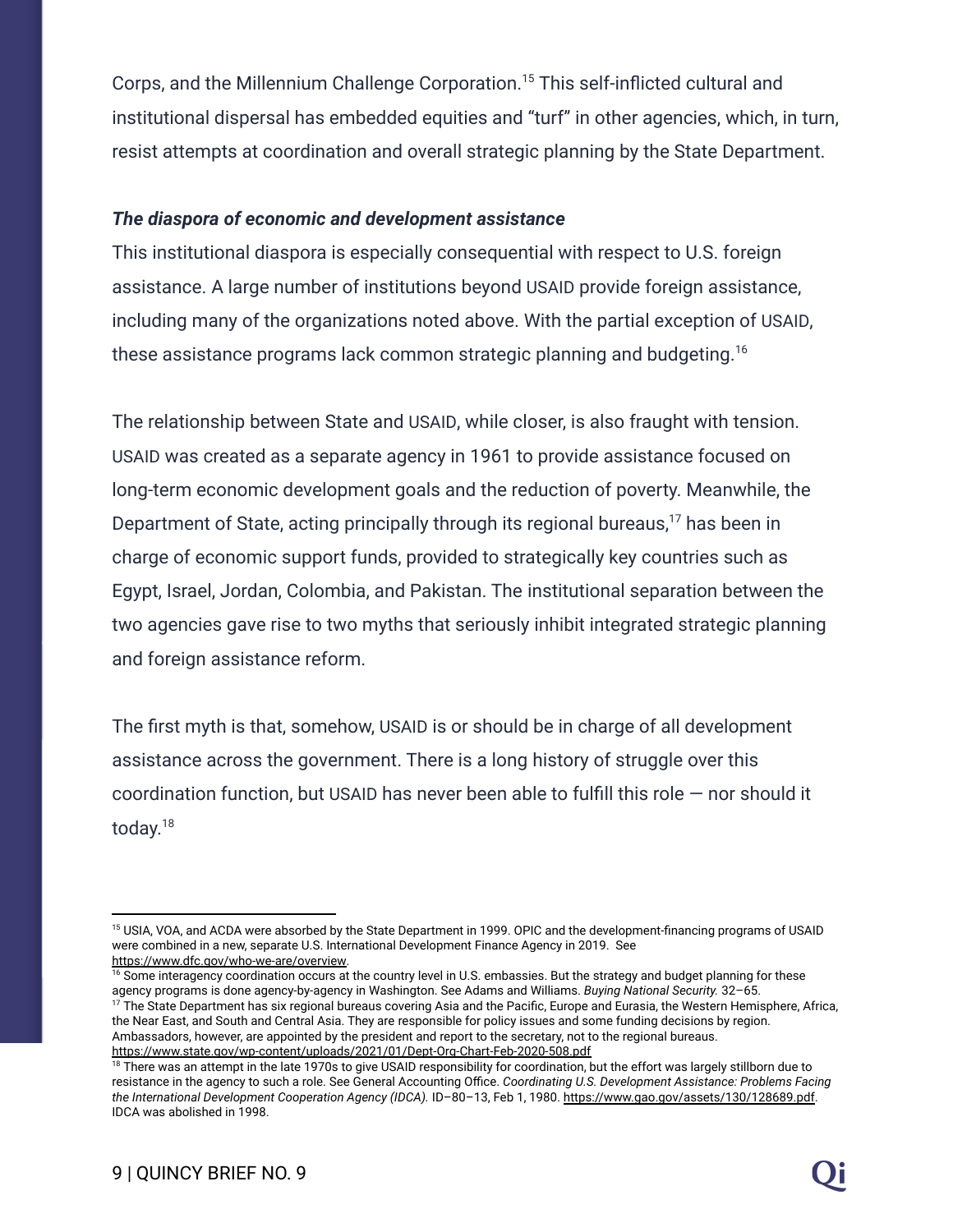The second myth is that USAID's focus is purely on long-term economic development, unconnected to the short-term strategic goals of U.S. foreign policy. While many USAID programs do focus on long-term development, historically the aid agency has had its largest and most influential presence when it has been directly connected to U.S. political and strategic activity. As cases in point: During the Vietnam war, USAID had many thousands of employees and contractors ostensibly doing development work on the ground; post–Warsaw Pact and after the Soviet collapse, USAID was fully engaged in Eastern Europe and Russia. USAID followed the military into Iraq and Afghanistan with a substantial assistance program in support of the occupation.

Moreover, development assistance and economic support funds are thoroughly intertwined. The State Department's economic support funding is larger than USAID's development assistance. However, since most foreign service officers and civil servants at State are not trained in program planning and implementation, the actual shaping of detailed programs and projects in strategically important countries is done largely by USAID and is often linked to the agency's own development-assistance projects and objectives.

Faced with this intimate relationship, in 2005 Secretary of State Rice created the Office of Foreign Assistance inside the State Department to integrate resource (but not strategic) planning for both agencies, staffing it largely with USAID resource planners.<sup>19</sup> However, USAID has continued to resist this joint framework, and the budget planning that results is not connected to a broader strategic planning process.

#### *Limited capacity for strategic and resource planning*

The State Department and the Foreign Service do not have a strategic planning culture or capability. Nor does the State Department have an integrated resource-planning process linking funding and personnel decisions to overall strategic goals. The department's Policy Planning Staff, which reports to the secretary of state, is at best

<sup>19</sup> Adams and Williams. *Buying National Security.* 67–69. USAID has systematically resisted the absorption of its budget planning into the Office of Foreign Assistance and, in 2010, recreated a separate Office of Budget and Resource Management at USAID for this purpose.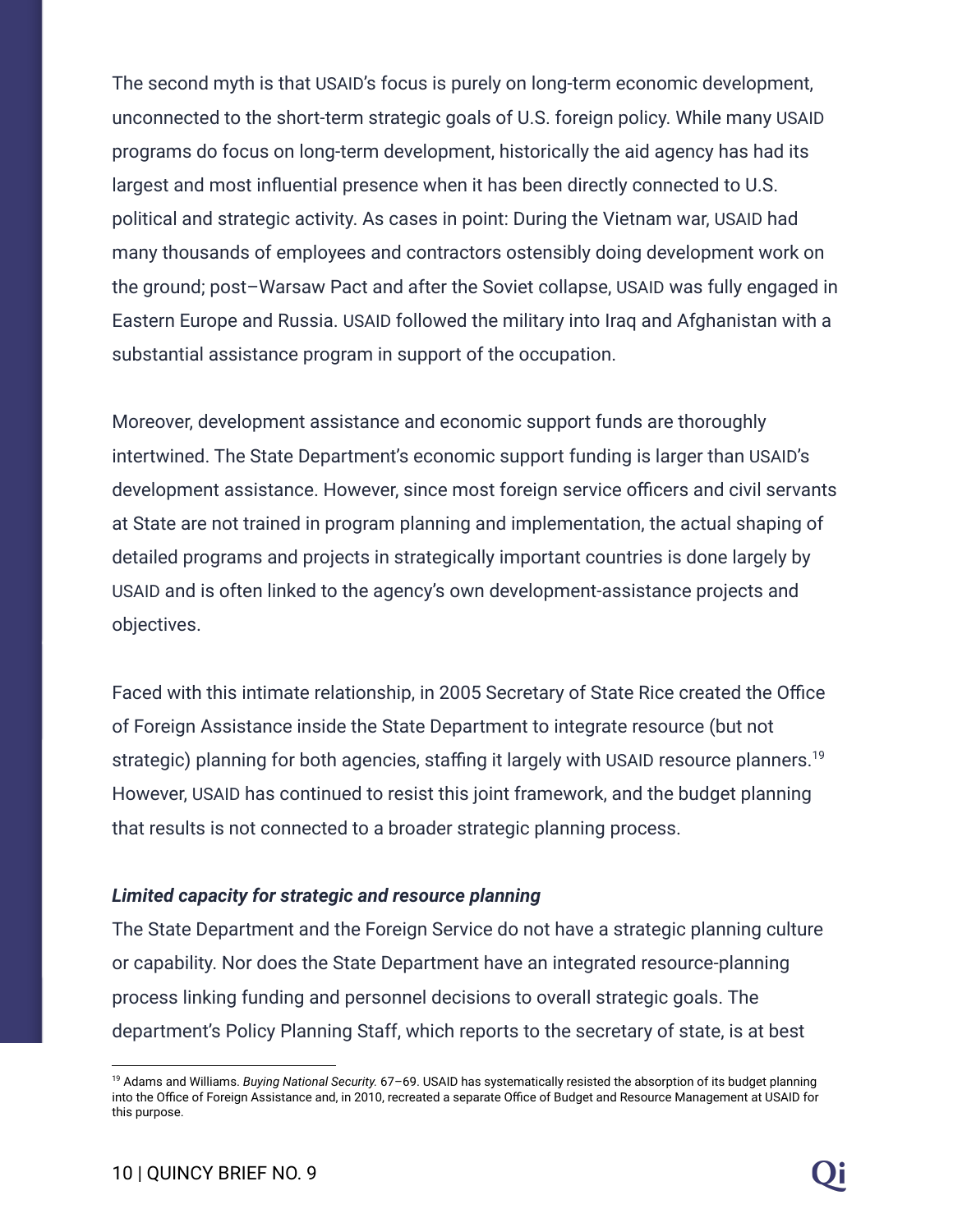irregularly tasked with long-range thinking and frequently is asked to perform operational activities in support of the secretary. It does not coordinate strategic planning within the department or with the other U.S. agencies active abroad.

There is a small strategic planning cell, the Bureau of Budget and Planning (reporting to the under secretary of state for management), which regularly prepares something called the Joint State–USAID Strategic Plan.<sup>20</sup> Although this "plan" is loosely coordinated with the Office of Foreign Assistance, State's policy institutions (the regional bureaus and Political/Military Affairs, for example) are not systematically involved in this process, nor is there any follow-up with respect to the implementation of what is essentially a compilation in one place of the activities of the various bureaus and offices at State and USAID.

During the Obama administration, the State Department did carry out two *ad hoc* Quadrennial Diplomacy and Development Reviews.<sup>21</sup> However, neither review focused on strategy and resources. Both focused on how to build capabilities at the State Department but not on the link between those capabilities and foreign policy strategy, goals, or resources. Moreover, the State Department devotes virtually no funds to support strategic planning in-house or at the Foreign Service Institute (its principal training institution), or to acquire strategic planning support from outside contracting or research institutions.

Nor is State Department budget planning organized in an integrated way. Personnel, administration, buildings, and security budgets are planned at the Bureau of Budget and Planning under the authority of the management under secretary. While this office communicates with the Office of Foreign Assistance, there is no integrated process for planning budgets for State's substantial program activity in areas such as law

<sup>&</sup>lt;sup>20</sup> The most recent plan was published in February 2018. U.S. Department of State–United States Agency for International Development. *Joint Strategic Plan, FY 2018*–*FY 2022*. <https://www.state.gov/joint-strategic-plan/>

<sup>21</sup> See U.S. Department of State. *Leading Through Civilian Power: The 1 st Quadrennial Diplomacy and Development Review*. 2010. [https://2009-2017.state.gov/documents/organization/153142.pdf;](https://2009-2017.state.gov/documents/organization/153142.pdf)

U.S. Department of State. *Enduring Leadership in a Dynamic World: Quadrennial Diplomacy and Development* Review. 2015. [https://2009-2017.state.gov/documents/organization/241429.pdf.](https://2009-2017.state.gov/documents/organization/241429.pdf)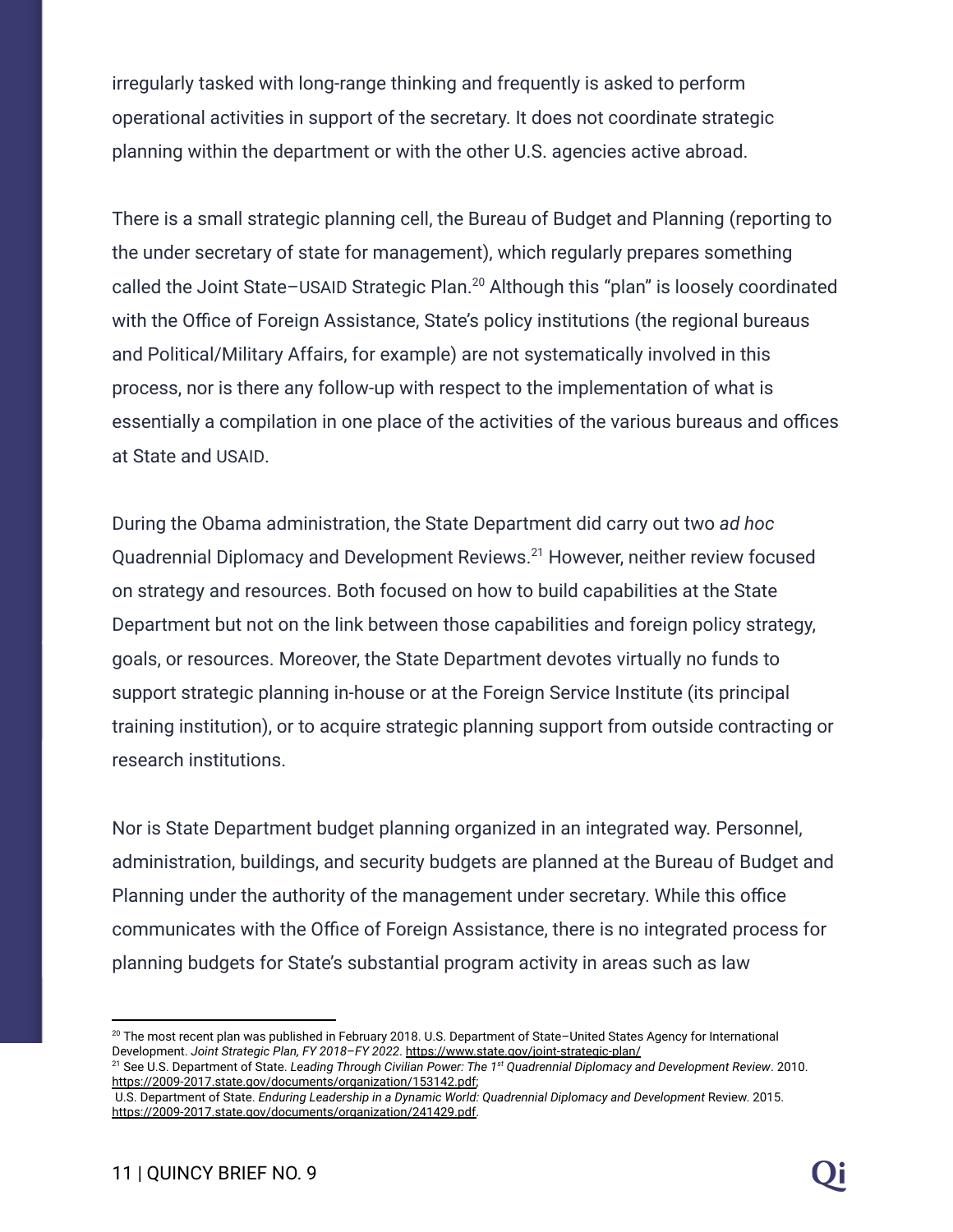enforcement, counter-narcotics, economic support, development, or security assistance.

All of this contrasts with the Department of Defense and the military services, which dedicate billions of dollars to internal and external support for both strategy and resource planning. $^{22}$  DoD also has an integrated system for strategic planning related to budgeting, the Planning, Programming, Budgeting, and Execution System, as well as conducting regular reviews of defense strategy.<sup>23</sup> The defense secretary has permanent offices to oversee the strategic planning and cost analysis part of this effort (Cost Assessment and Program Evaluation) and to prepare budget choices for all DoD activities (under secretary of defense comptroller). As a result, the justifications for diplomatic and foreign assistance activities at the State Department lack a clear statement of strategic rationale for the requested funds.<sup>24</sup>

#### *The diaspora of security assistance authorities*

The United States provides substantially more than \$20 billion a year to support militaries and security forces in other countries, greatly exceeding the level of such assistance provided by any other country. Lacking a strategic planning process, the State Department has ceded ground for planning and oversight of this important foreign policy area and many of these programs to DoD, whose role and authority has expanded, further adding to the militarization of U.S. global engagement.

Here, as with foreign assistance generally, there is a myth that the State Department does not implement programs. Security assistance is assigned to the State Department under the Foreign Assistance Act and the Arms Export Control Act. The State Department has policy lead on the sale of military equipment to allies and partners and

 $22$  DoD makes extensive use of outside strategy organizations such as the Center for Strategic and International Studies and the Center for a New American Security, as well as federally funded research and development centers such as the RAND Corporation, the Center for Naval Analysis, and LMI.

<sup>23</sup> For a description of the PPBES, see *Defense Planning, Programming, Budgeting and Execution (PPBE) Process. [https://www.hsdl.org/?view&did=444026.](https://www.hsdl.org/?view&did=444026)*

 $24$  As considered later, Foreign Service culture and training also do not focus on strategic planning, program development, and budgeting. See Adams and Murray. *Mission Creep,* especially Chapter 2 by Gordon Adams, "The Institutional Imbalance of American Statecraft." 34–37.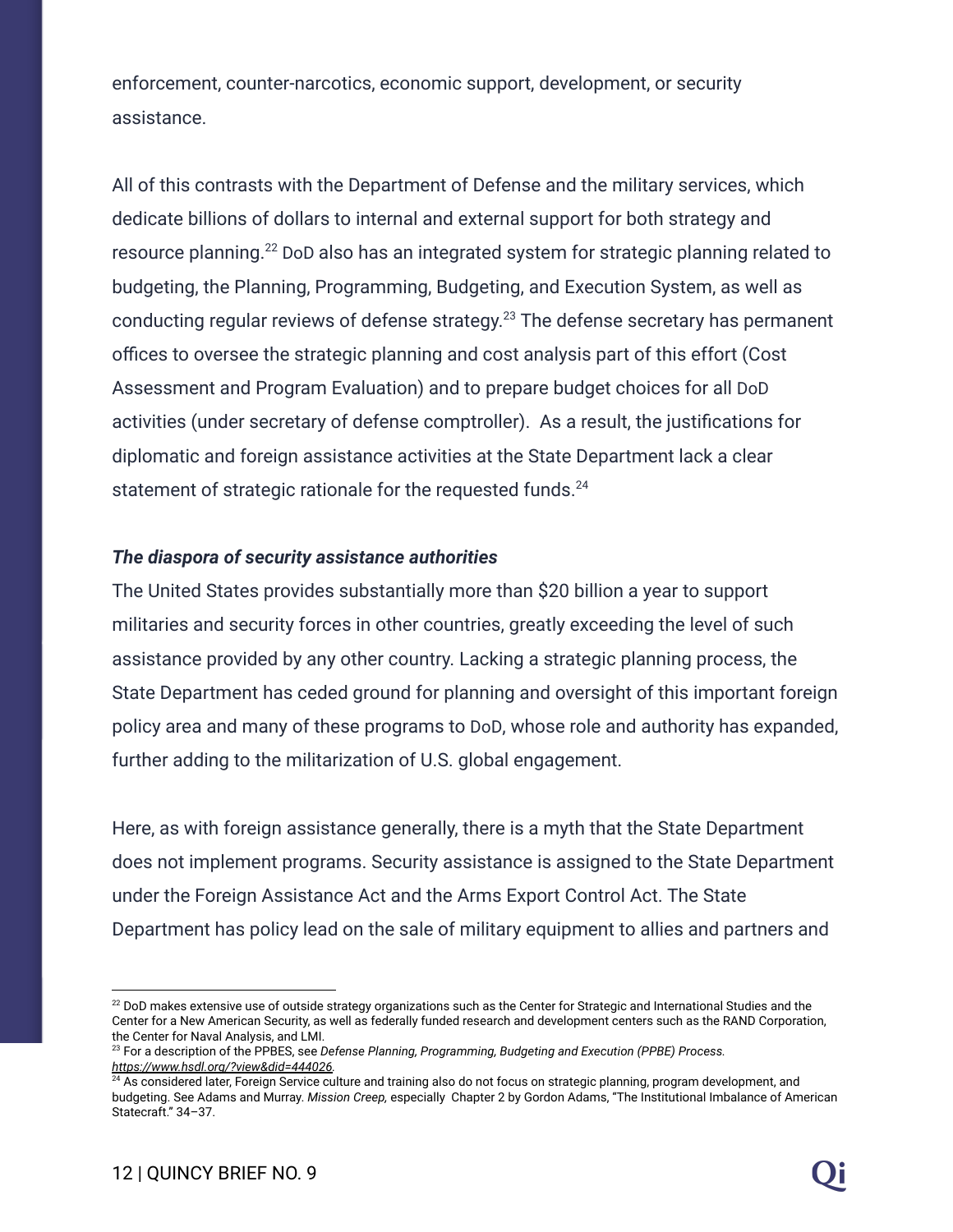the allocation of Foreign Military Fund grants to a number of countries around the world, particularly in the Middle East. $25$  The department's regional bureaus and its Bureau of Political–Military Affairs have long played and continue to play a role in determining the overall size of overseas military funding for such key partners as Egypt, Israel, Jordan, and Pakistan. But much of the planning and implementation of these programs is actually done through the Defense Department, combatant commands, defense officials in embassies, and the Defense Security Cooperation Agency at DoD.

Several additional programs for security assistance have emerged at the State Department since the 1990s. They include more than \$1 billion a year in security assistance to Colombia and other Andean countries through the State Department's Bureau of International Narcotics and Law Enforcement Affairs, several hundred million dollars a year to train and support primarily African militaries for peacekeeping and other military operations across Africa, and support for counterterror and nonproliferation training. Given the lack of program development and implementation capacity at the State Department, it turned, once again, to DoD and private contractors to take on these tasks.

In addition, over time, the Defense Department has created a substantial portfolio of its own security-cooperation programs funded through its own budget. It started in earnest with counterterrorism support, now a global program, substantial support for the militaries of Iraq and Afghanistan, and Special Forces training and assistance in more than 80 countries.<sup>26</sup> The State Department's leadership of and authority over U.S. foreign policy have considerably eroded with the emergence of these programs.

<sup>26</sup> DoD and the military began to take an active role in counter-narcotics activities in the 1980s, but little of this was security assistance. For an overview of DoD security-cooperation programs, see Serafino, Nina M. "Security Assistance and Cooperation: Shared Responsibility of the Departments of State and Defense." Congressional Research Service, Report R44444, May 26, 2016. <https://fas.org/sgp/crs/natsec/R44444.pdf>; David E. Thaler, Michael J. McNerney, Beth Grill, Jefferson P. Marquis, Amanda Kadec. *From Patchwork to Framework: A Review of Title 10 Authorities for Security Cooperation.* RAND, 2016.

<sup>25</sup> Adams and Williams. *Buying National Security.* 78–85.

[https://www.rand.org/pubs/research\\_reports/RR1438.html](https://www.rand.org/pubs/research_reports/RR1438.html); Nina M. Sarafino. "Foreign Assistance in Camouflage: Measuring the Military Security Cooperation Role," in Adams and Murray, *Buying National Security.* 120–44.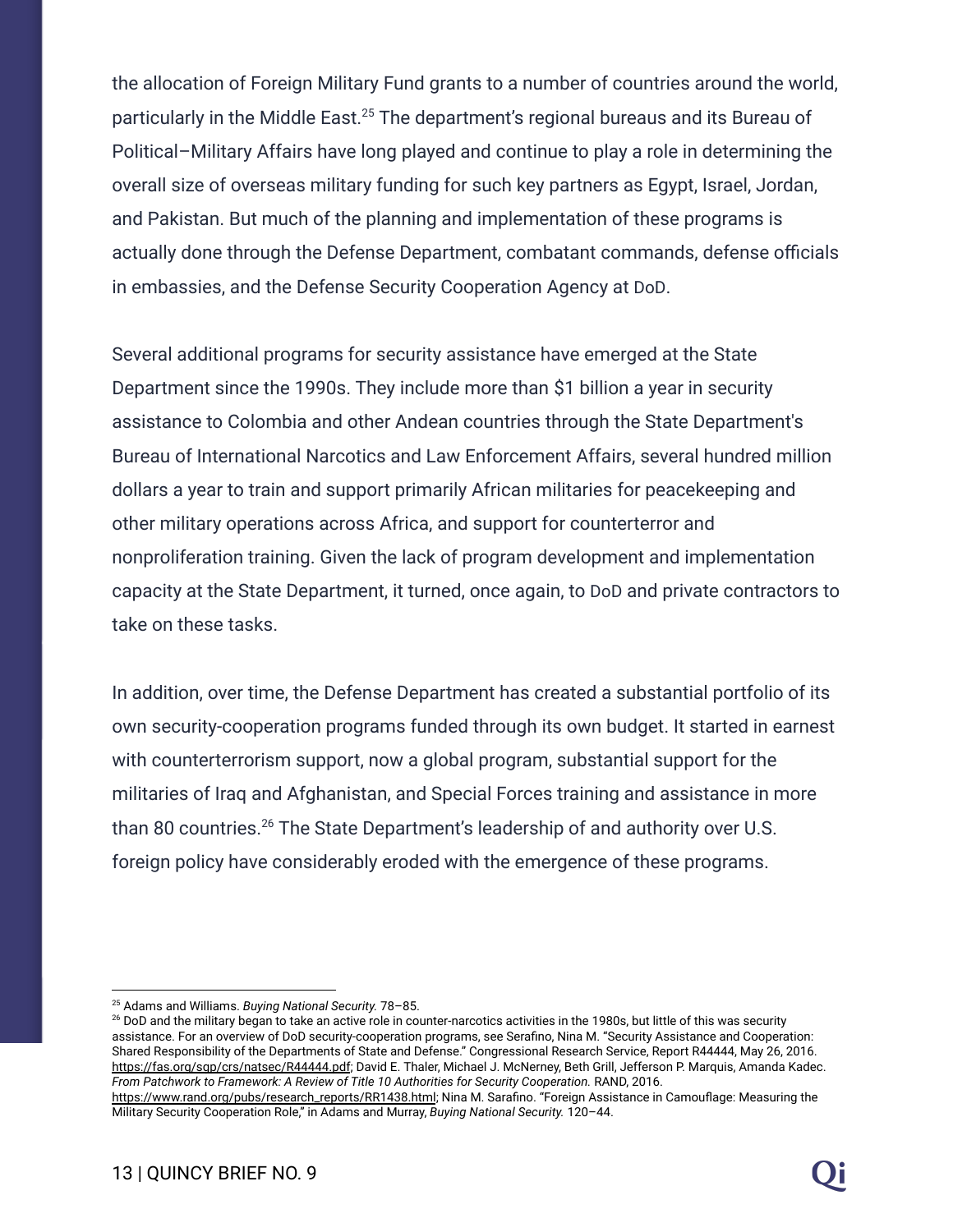In sum, the State Department lacks the capacity to plan security-assistance efforts in tandem with other foreign-assistance goals, to plan personnel commitments to support this responsibility, to evaluate the impact of these programs, and to exercise its statutory role vis-à-vis the Department of Defense.

#### *Conflict prevention and resolution*

The ill-conceived U.S. military occupations of Iraq and Afghanistan misled a generation of analysts into thinking that what the civilian tool kit lacked was a whole-of-government "nation-building" capacity  $-$  a civilian work force that could help rebuild another country's economy or stimulate democratic governance. In the absence of a force of nation-builders at State and USAID, the U.S. military took on the missions of economic restoration and governance advice  $-$  and largely failed.<sup>27</sup>

The response to failure, for many officials and outside analysts, was to advocate a more centralized interagency mechanism for planning such operations and the creation of niche capacities at State and USAID to support these efforts.<sup>28</sup> This restructuring largely failed. Few other agencies accepted the State Department's leadership in coordinating nation-building, and the offices were too poorly funded to have an impact.

Nation-building is not a mission the U.S. military or civilian agencies can or should execute. Instead, what the civilian institutions need is a strategic view of how the U.S. can better identify emerging conflicts and training for its diplomats in the arts of conflict prevention and resolution. Greater humility as to the capacity of any outside country to prevent conflict and the ability to work multilaterally to achieve this goal would also strengthen U.S. diplomacy.

<sup>27</sup> Special Inspector General for Iraq Reconstruction. *Hard Lessons: the Iraq Reconstruction Experience.* Washington. U.S. Government Printing Office, 2009; Special Inspector General for Afghanistan Reconstruction. "Lessons Learned." Report series. <https://www.sigar.mil/lessonslearned/>

<sup>28</sup> Kori Schake. *State of Disrepair*; Andrew R. Hoehn, Adam Grissom, et al. *A New Division of Labor: Meeting America's Security Challenges Beyond Iraq.* RAND/Project Air Force, 2007. [https://www.rand.org/pubs/monographs/MG499.html;](https://www.rand.org/pubs/monographs/MG499.html) Hans Binnendijk and Stuart E. Johnson, eds. *Transforming for Stabilization and Reconstruction Operations.* National Defense University, 2004. The State Department created an Office for Complex Stabilization Operations, while USAID tried to reinforce its Office of Transition Initiatives.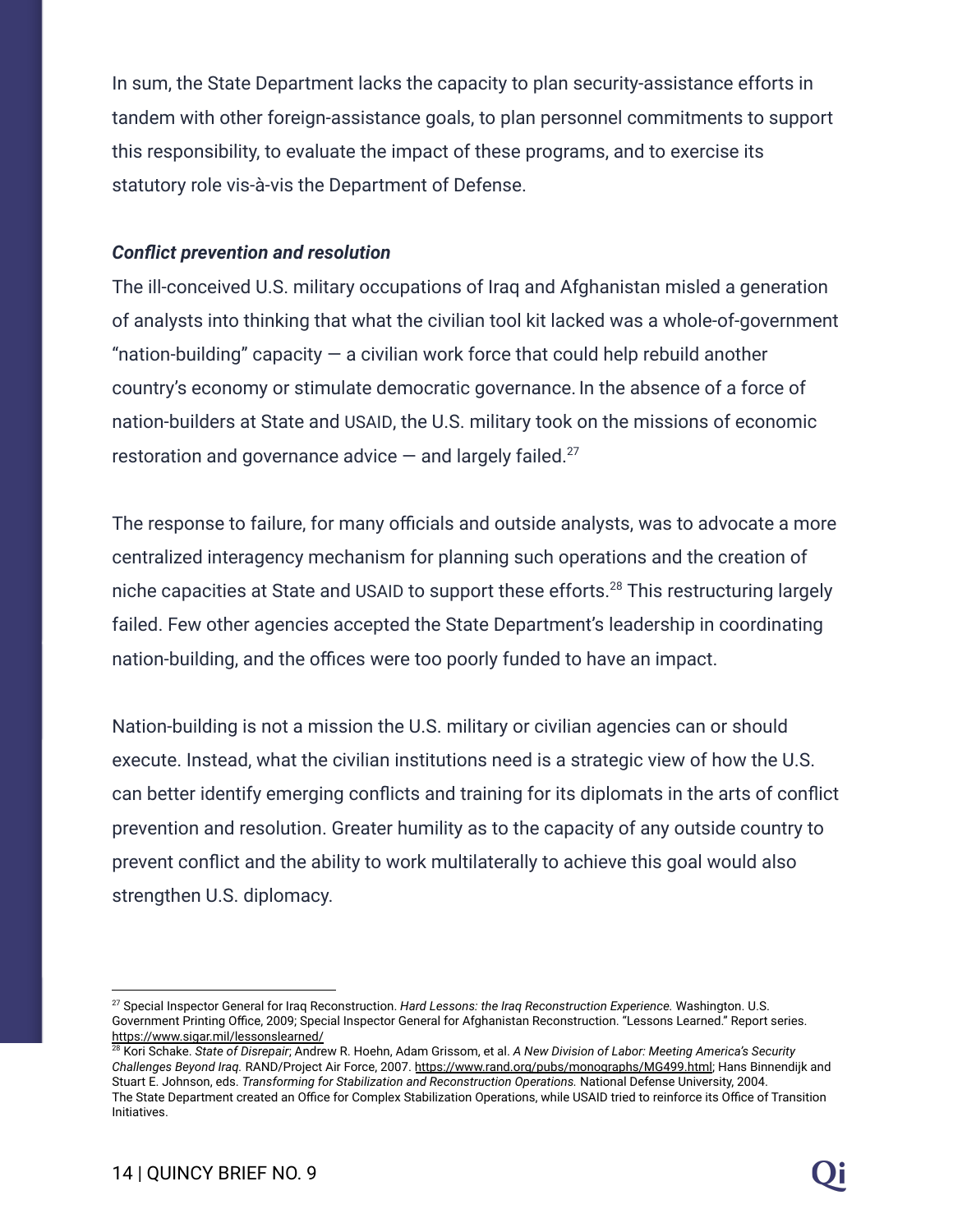# **Personnel issues**

Using current practices, it is virtually impossible to determine the most effective size for the U.S. Foreign Service. The overseas requirement for foreign service officers is not driven by a strategic plan, but by the State Department's "overseas staffing model" based on the size of a typical embassy and the importance of the host country to the United States.<sup>29</sup> In the absence of a clear, strategically driven road map for personnel needs, there may be too many foreign service officers, not too few.

Moreover, the effectiveness of U.S. diplomacy depends on who is recruited, how they are trained and educated, the career paths they follow, and incentives for promotion. The current personnel system focuses on a narrow universe of skills and, as numerous reports have noted, has not created a Foreign Service that reflects the diversity of American society.<sup>30</sup>

#### *Recruitment and training*

Despite some important fellowship programs, the Foreign Service has not succeeded in recruiting or retaining a diversity of Americans. Nor does it recruit among those who bring a breadth of skills and knowledge consistent with the broader challenges America faces in many areas, notably economics, climate change, energy, health, regional conflict, migration, and technology.<sup>31</sup>

Nor do America's diplomats learn strategic planning, program development, implementation and evaluation skills, or budgeting  $-$  all increasingly necessary for an effective Foreign Service and State Department.

<sup>29</sup> See *2 Foreign Affairs Manual (FAM) 130.* <https://fam.state.gov/fam/02fam/02fam0130.html>

<sup>&</sup>lt;sup>30</sup>Zeya and Finer note, "As of March 2020, the Senior Foreign Service was 90 percent white and 69 percent male, with the proportion of African–American senior officers below 3 percent," citing data from American Foreign Service Association. "Foreign Service Statistics," March 2020. http:// afsa.org/sites/default/files/0320\_diversity\_data\_for\_web.pdf. The Government Accountability Office reported in January 2020 that the share of the State Department's total workforce (including the civil service) that was African–American had fallen to 15 percent from 17 percent from 2002 to 2018. General Accounting Office. *State Department: Additional Steps Are Needed to Identify Potential Barriers to Diversity.* GAO–20–237, January 27, 2020. <https://www.gao.gov/reports/GAO-20-237/>.

<sup>&</sup>lt;sup>31</sup> See the Belfer Report and Zeya and Finer, op. cit. None of the various reform reports, however, advocate training on the full set of issues listed here. Schake covers some but not all of them. *State of Disrepair*. 45.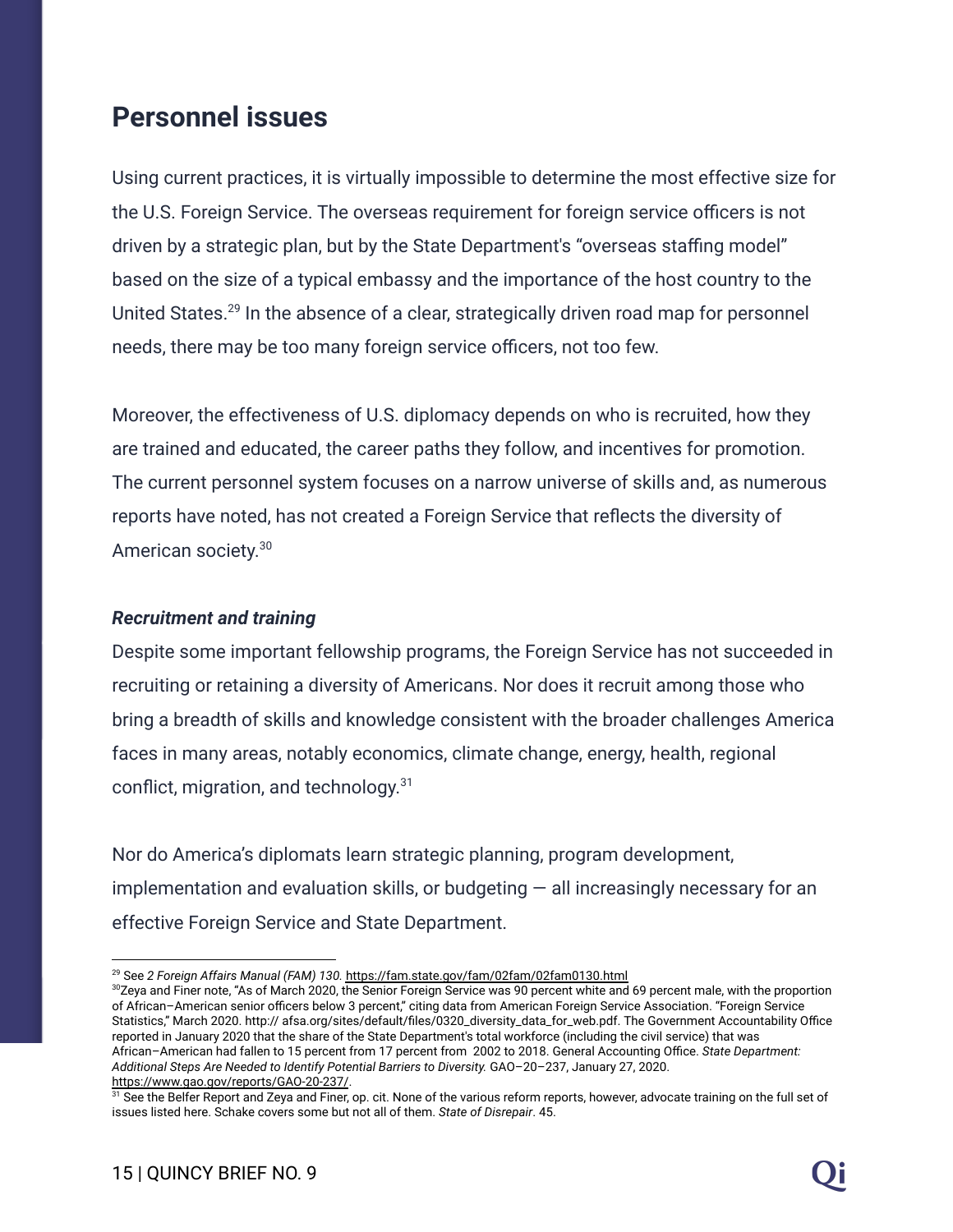Rather, the Foreign Service recruits with the historical model of a diplomat in mind: someone who represents the United States, negotiates, reports back to Washington, and is familiar with the language and culture of the country to which they are assigned. Training reinforces this approach: Initial training focuses on diplomatic skills, country knowledge, and language. While these skills are important, this approach no longer reflects what the United States asks its diplomats to do. By and large, there is no further training or education provided during a diplomat's career, in contrast to the typical practice at the Defense Department, where rising officers are given broad training and education opportunities throughout their careers.

#### *Career paths and promotion incentives*

The State Department does not currently have a program that allows mid-career accession into the Foreign Service. $32$  Yet the private sector could provide immediate expertise on the substantive and program sides. There is concern in the Foreign Service that lateral entrants will lack traditional diplomatic skills and could limit upward promotion for foreign service officers to the small number of senior posts in the senior Foreign Service.

The State Department does not incentivize rotation across its different "cones" or career foci (political, economic, consular, management, and public diplomacy), so limiting the breadth of knowledge officers have of the department's operations. Rather, in the Foreign Service's culture, the political and economic cones are considered the best career paths for promotion to senior ranks, limiting mobility for those officers in other cones.<sup>33</sup>

Nor are there incentives within the Foreign Service for serving officers to take leave for education and outside training or to seek interagency assignments that might provide new skills and knowledge useful to the department. Since 1986, by contrast, the military

<sup>&</sup>lt;sup>32</sup> Several efforts to create a mid-career program have been abandoned. The Belfer Report makes this recommendation. 7.

<sup>&</sup>lt;sup>33</sup> The Belfer Report recommends abolishing the cones altogether, urging "multifunctional competence." 6.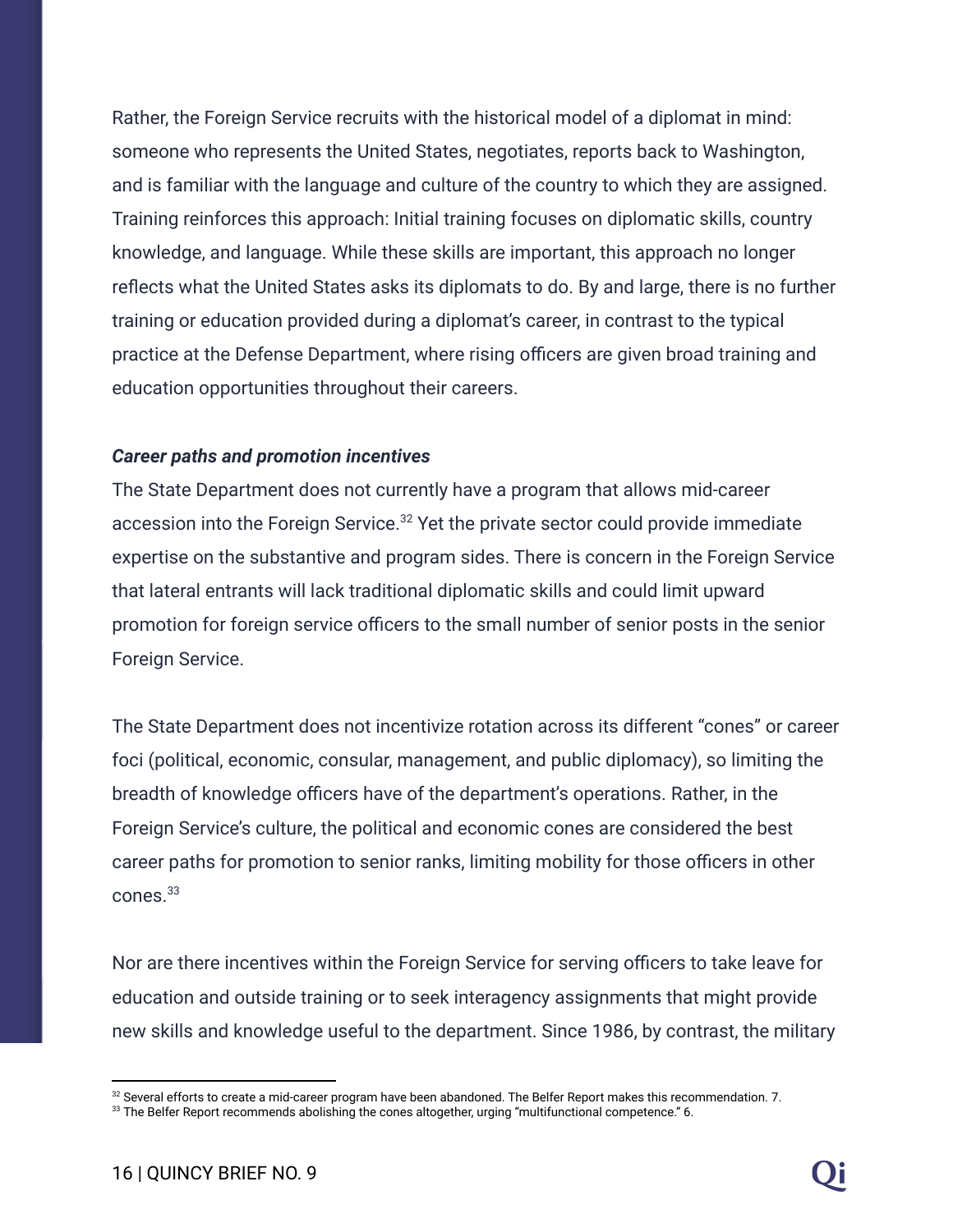services have made cross-service assignments necessary for promotions to senior officer levels.<sup>34</sup>

#### *Civil service issues*

As earlier noted, the State Department's civil service is nearly as large as the foreign service and carries much of the department's program activity, particularly in the functional bureaus and offices. But the department provides few training and education opportunities and little career counseling for the civil service workforce; it also limits the overseas assignments available to civil servants. This creates obstacles to movement between functional and regional bureaus, where the civil servant's experience of designing and implementing programs would enrich policymaking at the country and regional levels. Overseas assignments for the State Department's civil servants would be valuable for the department, but they are difficult: They require leaving the civil service to accept an overseas appointment, making it hard to find an appropriate position in Washington after the civil servant's return.

# **Recommendations**

➤ **Fill the position of second deputy secretary of state for management and resources** The State Department needs an accountable senior official to oversee its management and fiscal processes, a chief operating officer similar to the role played by the deputy secretary of defense. $35$  A second deputy secretary position, deputy secretary of state for management and resources, was created by statute in 2000.<sup>36</sup> It was filled in the Obama presidency, then left empty. It will be filled in 2021. This official urgently needs to focus on the reform agenda more broadly than any previous incumbent. And the secretary needs to make it clear that the Office of Foreign Assistance and the undersecretary for management report to the secretary through this deputy.

<sup>&</sup>lt;sup>34</sup> An assignment to DoD for an FSO is a partial exception to this generalization. The military services also incentivize officers to take interagency assignments at agencies such as the State Department and National Security Council, as well as Congress and think tanks.

<sup>&</sup>lt;sup>35</sup> Traditionally, the secretary of state and the deputy secretary have focused on policy and negotiations, with the deputy assuming policy responsibilities in Washington when the secretary is traveling.

<sup>36</sup> PL 106–533, Section 404 created this new deputy position.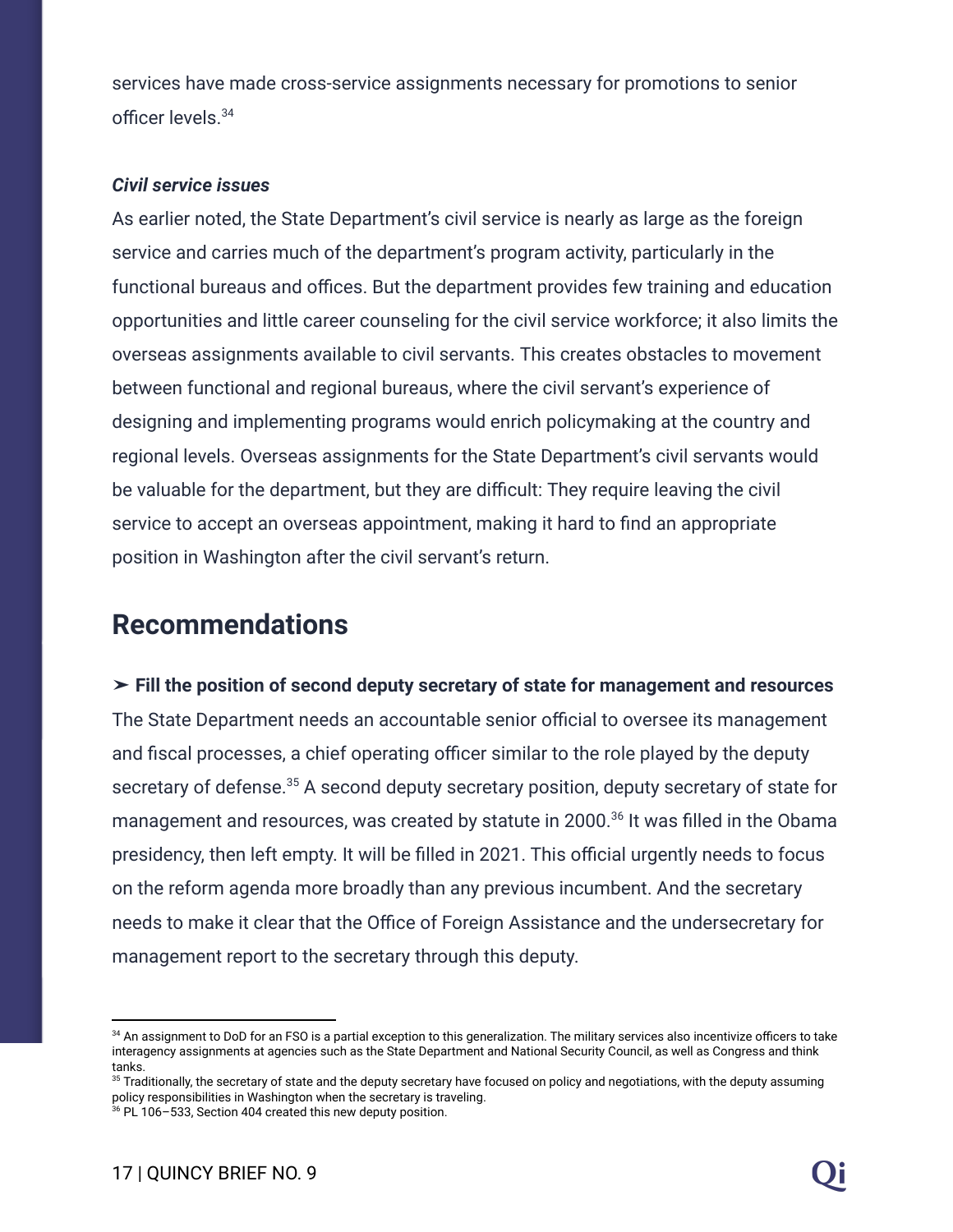*● Difficulty: Moderate; the position will be filled, but the focus on reform needs to be made clear and the reporting relationship needs to be clarified early*

#### ➤ **Build a strategic-planning capability**

The State Department urgently needs to create a strategic-planning capability, merging the small strategy cell under the deputy secretary of state for management with its Policy Planning Staff. That new bureau, similar to DoD's Office of Cost Assessment and Program Evaluation, should be tasked with strategic and program planning and with acquiring outside strategic planning support as needed. It should report to the secretary of state through the deputy secretary for management and resources. The department also needs to develop strategic thinking and planning capabilities at the Foreign Service Institute, as well as a budget to acquire outside strategic-thinking support.

*● Difficulty: Easy; can be done inside the department*

#### ➤ **Create a unified organization to manage the budget process**

The State Department's and USAID's budget planning should also be merged into one organization, folding together the Office of Foreign Assistance and the Bureau of Budget and Planning (under the management undersecretary) at State and the Office of Budget and Resource Management at USAID. $37$  A budget should be created to fund strategic planning and analytical support from the private sector.

*● Difficulty: Moderate; the secretary can execute but needs to overcome bureaucratic resistance to do so*

<sup>&</sup>lt;sup>37</sup> There was some risk in 2009 that the Office of Foreign Assistance and the budget process it created might be abolished. It has survived to become the first overall, institutionalized budget planning capability the State Department has ever had.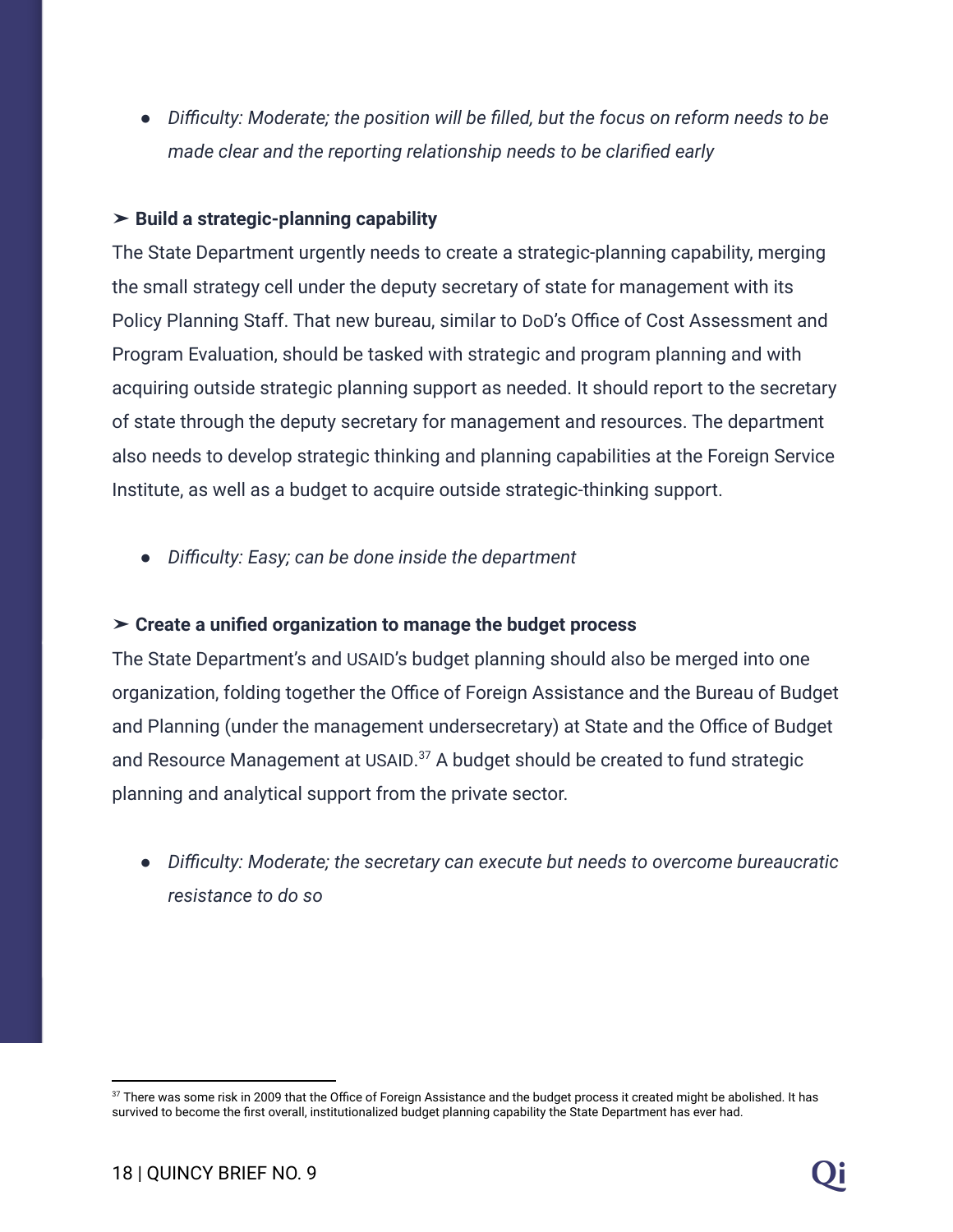## ➤ **Reinforce the authority of the secretary of state to coordinate diplomatic engagement and foreign assistance activities across the government**

The secretary's role in coordinating the diaspora of agencies engaged overseas is critical — and perhaps the most difficult reform challenge. Congress is unlikely to provide greater statutory authority, but the White House could establish a formal framework for interagency coordination on planning and budget goals. To enhance such consultation, the Office of Management and Budget could work with agencies to write a single budget document covering the foreign policy programs of the many agencies involved.<sup>38</sup>

*● Difficulty: Considerable, but a less formal process is possible*

### ➤ **Reassert the State Department's authority over security-assistance planning and approval**

Security assistance is an important place to start demilitarizing U.S. foreign policy. While the military has accumulated the knowledge and capabilities to execute these programs, the State Department needs the capacity to plan strategically for such programs, budget for them, and oversee them, empowering the Bureau of Political-Military Affairs to do so.<sup>39</sup> In particular, Congress must amend the DoD's authorities to ensure that the secretary of state must concur, or sign off, on all DoD–funded security-cooperation programs.

● *Difficulty: Medium to considerable; congressional action would be* hard *to achieve; internal changes manageable*

```
39 See Adams and Williams. Buying National Security. See also Jackson, Rose. Untangling the Web: A Blueprint for Reforming
American Security Sector Assistance. Open Society Foundations, January 2017.
https://www.foreignaffairs.com/articles/2019-11-19/case-national-security-budget.
```
<sup>&</sup>lt;sup>38</sup> There has been advocacy for an integrated budget process and a "national security budget" that would combine State, the other international affairs agencies, and DoD. This would be an additional and cumbersome process, however, and one likely to be firmly resisted by both the agencies and particularly the appropriations committees in Congress. See Rosenberg, Brett, and Jake Sullivan. "The Case for a National Security Budget." *Foreign Affairs*, November 19, 2019.

[https://www.opensocietyfoundations.org/publications/untangling-web-blueprint-reforming-american-security-sector-assistance#pu](https://www.opensocietyfoundations.org/publications/untangling-web-blueprint-reforming-american-security-sector-assistance#publications_download) [blications\\_download.](https://www.opensocietyfoundations.org/publications/untangling-web-blueprint-reforming-american-security-sector-assistance#publications_download)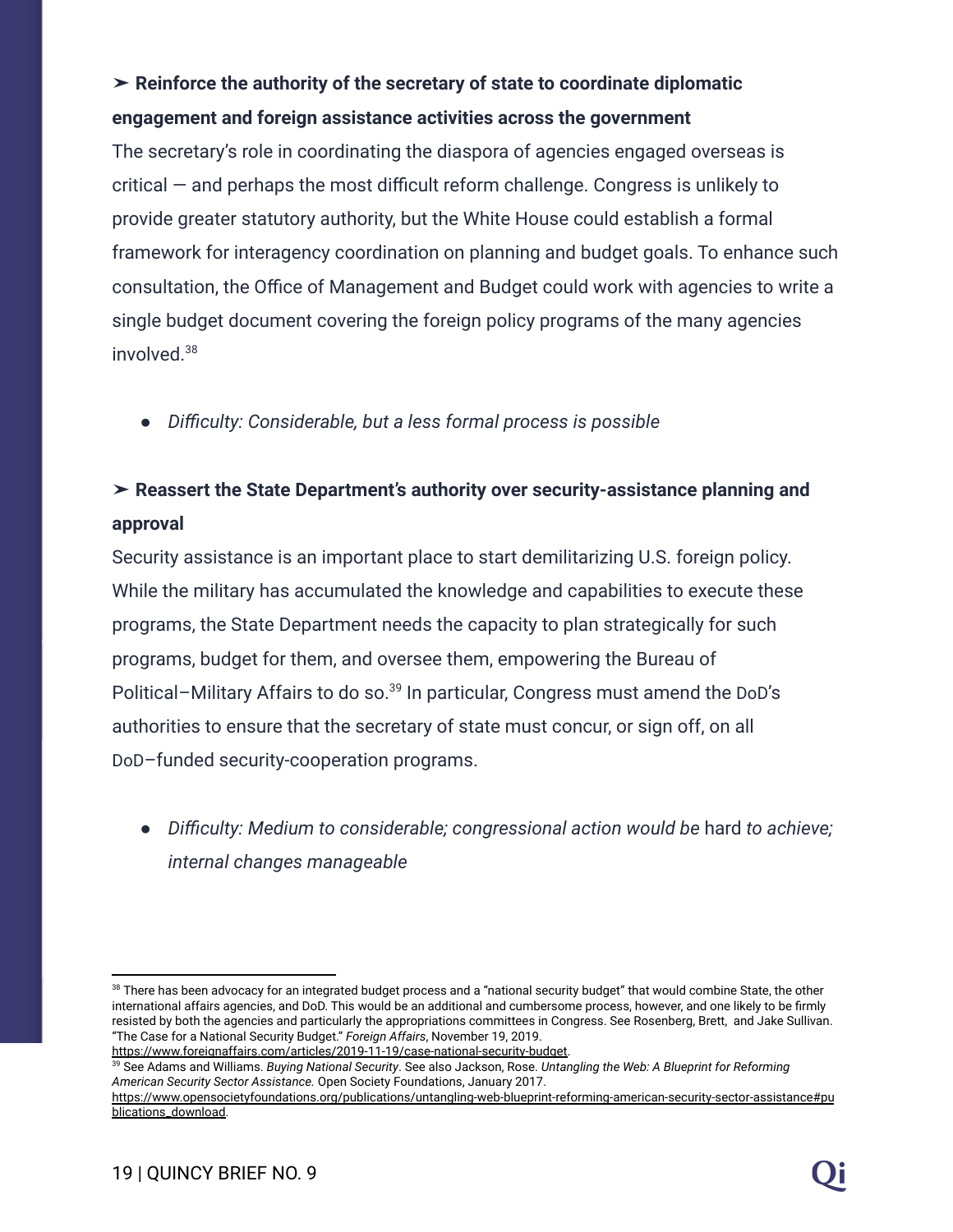### ➤ **Make conflict analysis, prevention, and resolution a core part of the State Department's mission**

The State Department and USAID should eschew nation-building.<sup>40</sup> Identifying risks of conflict should be part of State's strategic planning, as should training and participation by U.S. diplomats and assistance providers in multilateral efforts to reduce the risks of conflict.

*● Difficulty: Modest; can be done internally at State*

# ➤ **Create a single, integrated foreign policy institution responsible for diplomacy, economic support, and development assistance**<sup>41</sup>

The capacities and heft of the State Department would be considerably greater if there were one institution charged with these missions. Strategic planning could incorporate all dimensions of civilian statecraft. But it would require a dramatic culture change at State and USAID, including redesigned training to incorporate the diplomatic, security, and economic missions. The intent should not be to absorb all agencies into the existing State Department, but to create a new, integrated department with a significant restructuring of activities and programs, including organizations for political and security affairs; development, economics, and trade; humanitarian support; public diplomacy, and consular affairs.<sup>42</sup> Such a reform would significantly rationalize existing operations and programs and strengthen the new Department"s capabilities, effectiveness, and role in the interagency process on foreign and national security policy, helping reverse the militarization of U.S. foreign policy.

*● Difficulty: Considerable, as it requires institutional change, legislation, and clear leadership at the very top of the administration*

<sup>40</sup> See

[https://www.state.gov/briefing-with-state-department-director-of-foreign-assistance-james-l-richardson-assistant-secretary-for-confl](https://www.state.gov/briefing-with-state-department-director-of-foreign-assistance-james-l-richardson-assistant-secretary-for-conflict-and-stabilization-operations-dr-denise-natali-and-usaid-bureau-for-conflict-preven/) [ict-and-stabilization-operations-dr-denise-natali-and-usaid-bureau-for-conflict-preven/](https://www.state.gov/briefing-with-state-department-director-of-foreign-assistance-james-l-richardson-assistant-secretary-for-conflict-and-stabilization-operations-dr-denise-natali-and-usaid-bureau-for-conflict-preven/)

<sup>41</sup> This proposal is similar to one made In 2007 by the majority of HELP Commission members. *Beyond Assistance: The HELP Commission Report on Foreign Assistance Reform.* Washington. The HELP Commission, December 2007.

 $42$  The training reforms proposed would strengthen the agency by providing incentives for cross-agency service and a more comprehensive focus of training. [https://www.americanprogress.org/wp-content/uploads/issues/2007/12/pdf/beyond\\_assistence.pdf](https://www.americanprogress.org/wp-content/uploads/issues/2007/12/pdf/beyond_assistence.pdf), pp.75–82.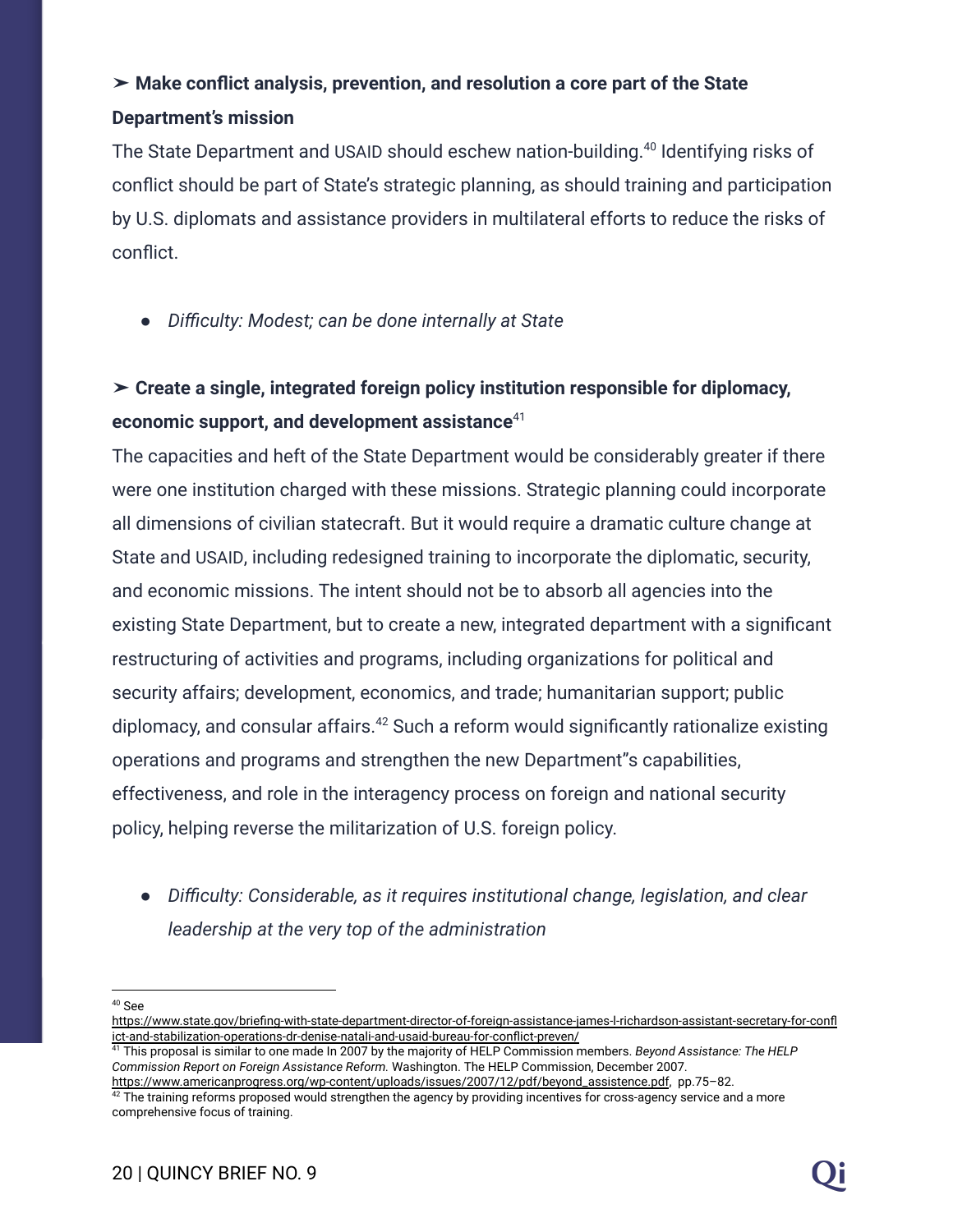#### *Human resources recommendations*

# ➤ **Reform the Foreign Service, integrating personnel decisions with strategic priorities** There is no clear requirement today to add to the Foreign Service, given its historic growth from 2000 to 2012 to a size that has since been maintained. Any future decisions about the size should be based on the strategic planning, programming, and budget processes recommended above. Recruitment priorities, both initial entry and mid-career, should also be based on the results of those processes.

Moreover, contrary to many recommendations, the State Department does not need a "float" of personnel to allow cross-agency or cross-cone assignments or leave for education, given the growth of the Foreign Service over the past 20 years.  $43$  A strategy-driven personnel model is likely to identify a "float" that already exists. Proposals to create a State Department "reserve" force, like the military reserves, may also not be needed, given current "callback" authorities.<sup>44</sup> It seems unlikely that there will be a future Irag or Afghanistan scenario that would drive such a need.<sup>45</sup>

*● Difficulty: Easy to control the requests for personnel; difficult when it comes to creating and institutionalizing the new processes and defining mission-driven personnel needs*

#### ➤ **Refocus recruitment to target broader skills and greater diversity**

Recruitment for the Foreign Service should focus on the 21<sup>st</sup> century skills needed for an effective American diplomacy: economics, conflict mitigation, migration, climate change, health, technology and science, and traditional diplomacy. Equally important

<https://www.stimson.org/2008/foreign-affairs-budget-future-fixing-crisis-diplomatic-readiness/>

<sup>43</sup> The Belfer Report and Zeya and Finer also make this argument, as did Stimson in 2008. Gordon Adams, et al. *A Foreign Affairs Budget for the Future.*Stimson Center, *October 2008.*

<sup>&</sup>lt;sup>44</sup> Belfer Report. 7.

<sup>&</sup>lt;sup>45</sup> The Belfer Report proposes that the reserve could respond to natural disasters. Belfer, 7. This seems redundant with existing USAID Disaster Assistance Response Teams, which have been used successfully for decades to assess the need for external assistance and coordinate government-wide responses, as in the Haiti earthquake and the Indonesian tsunami. See <https://www.usaid.gov/who-we-are/organization/bureaus/bureau-democracy-conflict-and-humanitarian-assistance/office-us>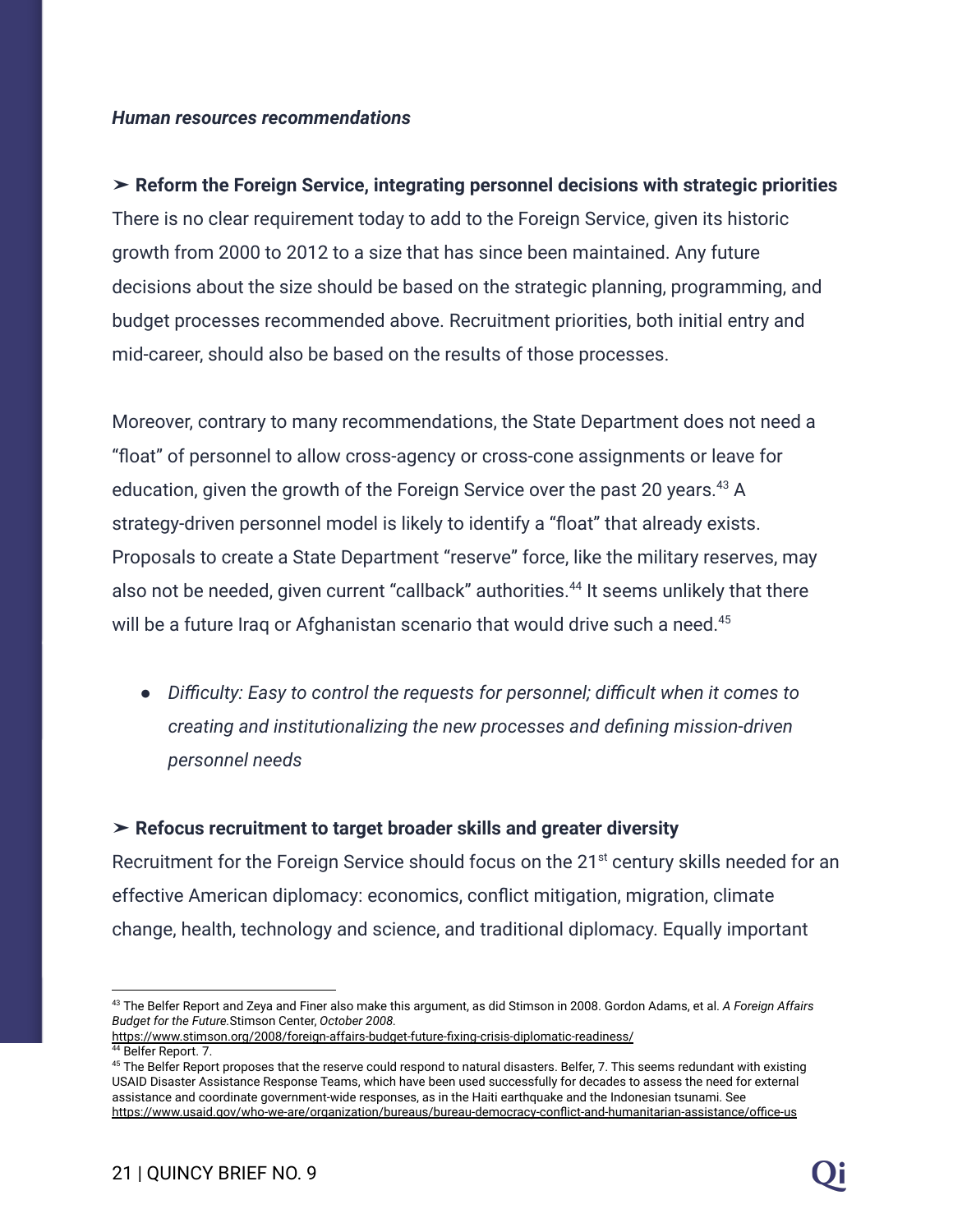and as often noted, the Foreign Service should look like America. In addition, recruitment should include a fully developed mid-career accession effort to bring these critical skills into the department, including a training program focused on career expectations and State Department operations.

*● Difficulty: Moderate; takes time but can be developed and managed by State*

#### ➤ **Thoroughly restructure State's training and education programs**

The Foreign Service Institute should remain the cornerstone for training and education, but its curriculum needs to be redesigned. Language, country knowledge, and negotiation can remain the core, but a significant investment needs to be made in a curriculum that includes strategic planning and budgeting; program conception, planning, implementation, oversight/management, and evaluation; conflict prevention and resolution, and congressional relations. In addition, FSI education needs to invest in the new issue areas in which diplomats will work.

Equally important, a career as a foreign service officer needs to include continual training and education. A new mid-career curriculum in strategic planning, program development and management, and budgeting needs to be developed to ensure that the State Department has skilled managers and planners who can justify programs and budget requests.

*● Difficulty: Can be done inside State; will require time to shift the culture*

➤ **Make career-long education and training and cross-agency and cross-cone assignments integral parts of career planning for foreign service officers** Personnel regulations and criteria for promotion to senior Foreign Service positions need to incentivize training and education as well as cross-cone and cross-agency assignments, much as joint service is expected for military officers being considered for promotion to flag rank.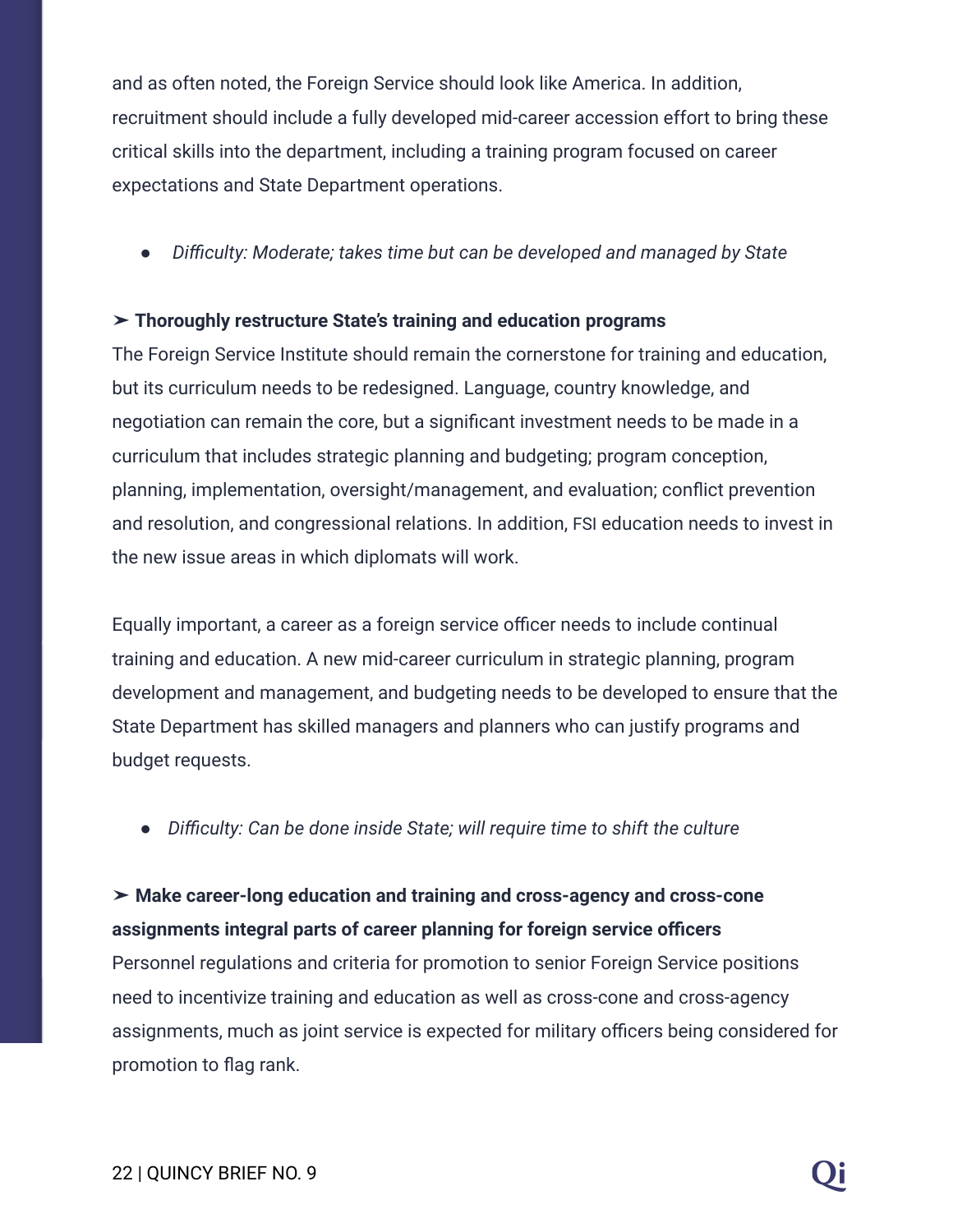*● Difficulty: Can be done inside State; will require time to shift the culture, as it did at DoD*

#### ➤ **Bring the civil service into the reform effort**

The State Department needs to make full use of its large civil service. While the difference in personnel systems makes movement between Washington and foreign postings difficult, the department needs to explore innovative ways to make such moves easier. State could reap huge benefits from such overseas service, as well as from a program that provides its civil servants with training and education inside and outside State and in cross-agency assignments that will bring helpful interagency knowledge back to State.

*● Difficulty: Moderately difficult, given the need to resolve civil service/Foreign Service conflicts*

# **Conclusion**

America's civilian statecraft faces challenges today that are unprecedented. America's role in the world is undergoing a metamorphosis, from a dominant power to one of many, from a nation that presumed it could shape the globe and insist others come along to one that must find cooperative ways to resolve a wide array of new security imperatives. While it does not explain every dimension of changing power relationships, America's military dominance and economic power over the past 70 years has accelerated the rebalancing phenomenon. And the recent failures of the American military, when asked to be the cutting edge of American engagement, make the need for stronger civilian foreign policy institutions urgent.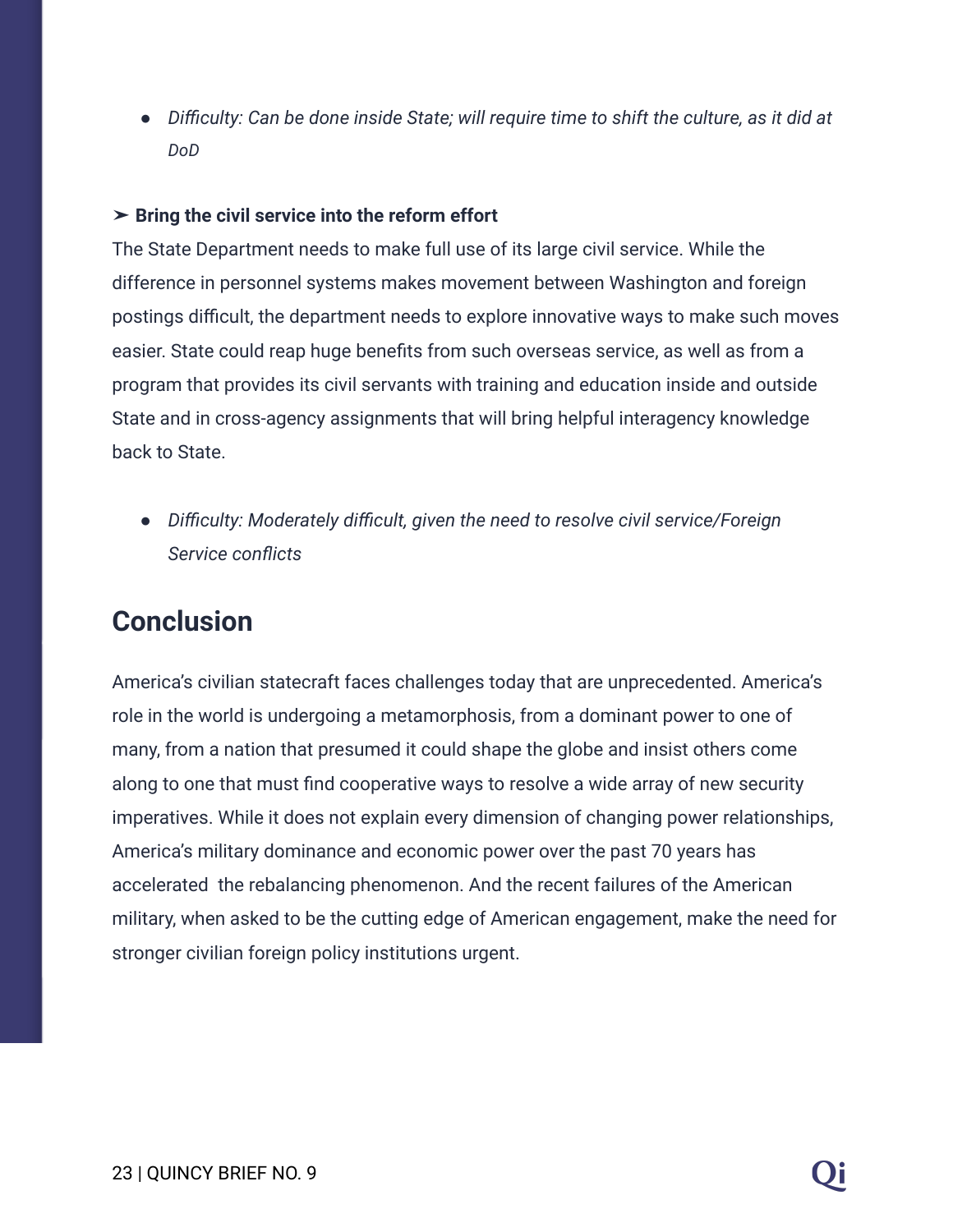*It would be an act of supreme risk to assert that diplomacy should lead America's global engagement when U.S. diplomatic institutions are dysfunctional and inappropriately prepared to assume such leadership.*

It would be an act of supreme risk, however, to assert that diplomacy should lead America's global engagement when U.S. diplomatic institutions are dysfunctional and inappropriately prepared to assume such leadership. More funds and more diplomats will not fix this problem. They would not reverse the course of a militarized statecraft. The reform agenda proposed here outlines the structural, process, and personnel changes that would repair what doesn't work and build on what does. It would create a civilian foreign policy institution capable of taking the lead role in U.S. policy creation and implementation and engaging a world where military restraint and global negotiations with equals to address common security dilemmas becomes possible.